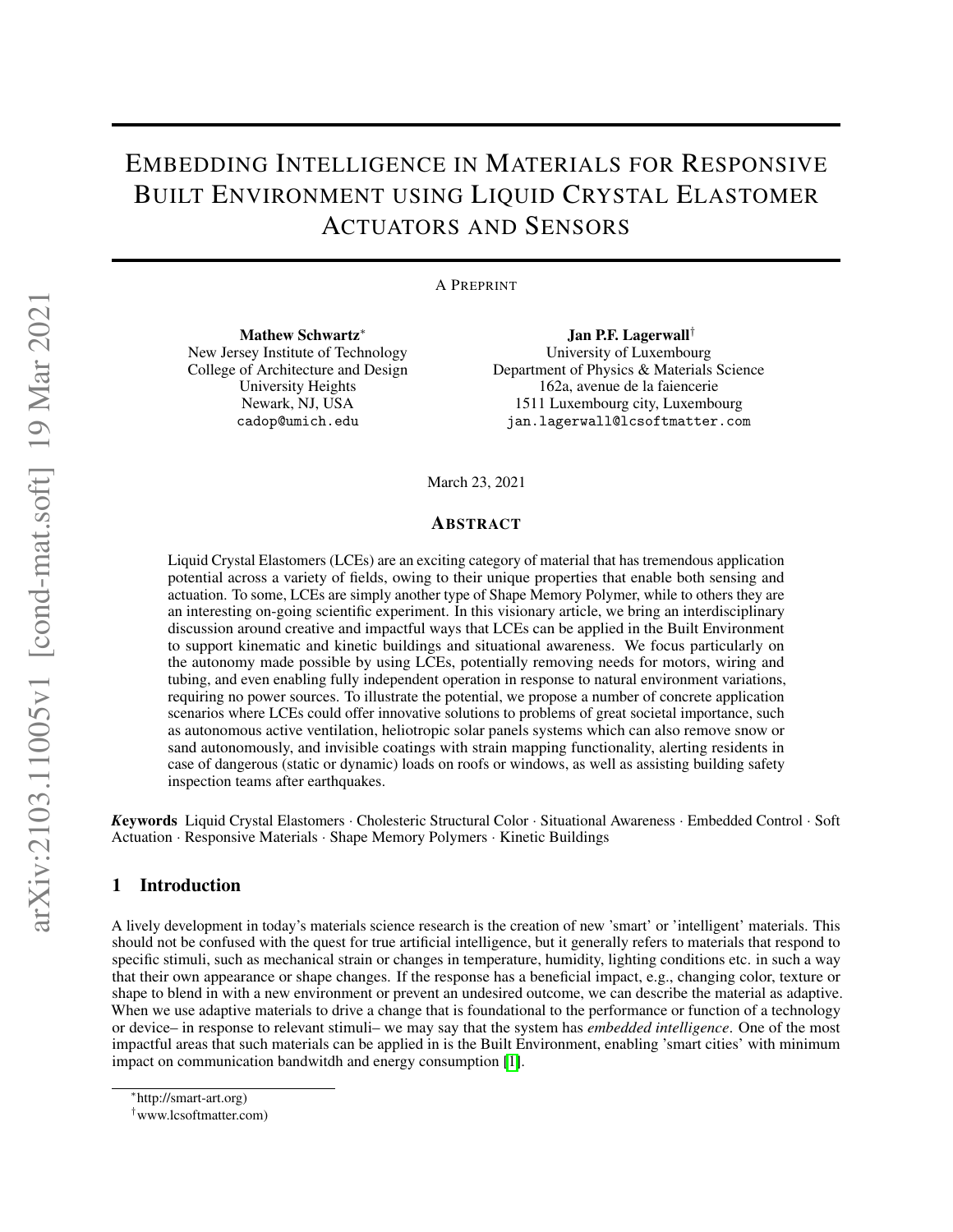An important characteristic of embedded intelligence, defined in this way, is that the adaptive nature is inherent to the material, rather than arising from the interaction of multiple components with specific function, each made of passive and static materials like standard metals, plastics, wood or glass. In other words, while the same functionality may be realized by engineering traditional machines of varying complexity, we here mean with embedded intelligence that the responsiveness is provided by the material itself. This allows single elements in a construction to be their own actuator or sensor, while at the same time filling the basic passive function that they were designed for. A simple example is a hinge with embedded intelligence; while a classic hinge is passive, allowing motion but requiring an external engine for the motion to take place, the hinges we deal with in this paper move on their own, indeed *driving* the motion of components attached to them. We thus consider not simply embedding intelligent machines in a system, but rather *embedding intelligence of a system* via a material.

Among the most impactful consequences is the independence that arises, as fully implemented embedded intelligence requires no energy source—like a battery, solar cell or fuel tank—nor engines for doing mechanical work—like pumps or motors—nor wiring or tubing connecting components. As the actuation/sensing function is inherent to the material, relying on no other input than the stimulus triggering the response and the thermal energy driving it, adaptive materials enable unprecedented autonomy as well as ease in design. At the same time, however, the responsiveness cannot be turned off: with fully embedded intelligence, the material adapts to its environment whether we want it or not. For this reason, and for situations where we want to turn the response on at any time, it is sometimes motivated to develop the concept only partially, sacrificing complete autonomy for active control.

In the architecture, construction and design fields, adaptive materials capable of motion are often collectively known as *Shape Memory Materials*, with Shape Memory Alloys perhaps being the most well known class [\[2,](#page-12-1) [3\]](#page-12-2). However, there are many types of material that classify as adaptive, with strongly varying characteristics, challenges and opportunities. In the materials science community, several visionary papers have recently appeared,  $[4]$  $[4]$ - $[1]$  presenting the potential of new and old adaptive materials as actuators and sensors, often focusing on applications in robotics. While they paint a bright and exciting picture, they also highlight the need for research to present adaptive materials solutions that compete favorably with established solutions, in particular those based on electronics and pneumatics. This can be challenging in state-of-the-art robotics, where rapid and high-powered actuation is often required.

We believe that more prolific targets for nearby applications of adaptive materials may be those where there is no competition, because the new materials fill functions currently not existing–solving problems that presently have no satisfactory solution. A simple yet representative example is in architecture, where embedded intelligence through materials has been discussed through concepts such as incorporating Shape Memory Alloys into facades for opening walls when temperatures rise  $\sqrt{2}$ . Incorporation of embedded intelligence in the built environment offers many such targets, and these opportunities are the topic of this forward-looking article, aimed to stimulate creativity and discussion. We consider several application scenarios, some of which may end up more challenging to realize than others, but all of them present highly stimulating opportunities for research and innovation. Our focus is particularly on truly autonomous applications, i.e., where the trigger for actuation appears naturally, e.g. through light variations across the day, humidity rising in the environment, or the mechanical strain on a window during a storm.

We limit the discussion to one prolific class of adaptive material, namely *Liquid Crystal Elastomers* (LCEs). LCEs are Shape Memory Elastomers and, as such, a subset of Shape Memory Polymers. They are highly responsive materials that can be designed to change shape, stiffness or color—often several of these characteristics together—in response to stimuli such as heat, light, exposure to water or mechanical strain. After introducing the working principle of LCEs and briefly surveying the different actuation modes they offer—all very attractive from an architecture, design and construction point of view—we provide a number of concrete examples of how appropriately designed and applied LCEs could embed intelligence into the built environment. Our examples illustrate how LCEs could support a transition towards more organic design solutions, where manmade artifacts work with, rather than against, daily and seasonal variations, giving them a lower energy consumption footprint. In addition, we show how LCEs might introduce highly valuable safety features into buildings occupied by people, potentially saving many lives in case of accidents or natural disasters.

As we present LCEs in the context of innovation for the Built Environment, a brief discussion on contextualizing the materials may be beneficial to readers in that community. Our goal is to connect our own two disciplines—Design of the Built Environment and Materials Physics—to introduce to designers how LCEs work, and show to physicists what LCE functionality is the most useful in the Built Environment. We hope that our article can help to speed up the much anticipated transition from today's situation, with a plethora of fascinating LCE actuators and sensors that are custom-made in limited numbers in research labs, to a situation where LCEs can be practically applied to solve real-life problems, thanks to LCE components being mass produced and readily available for purchase from standard retailers.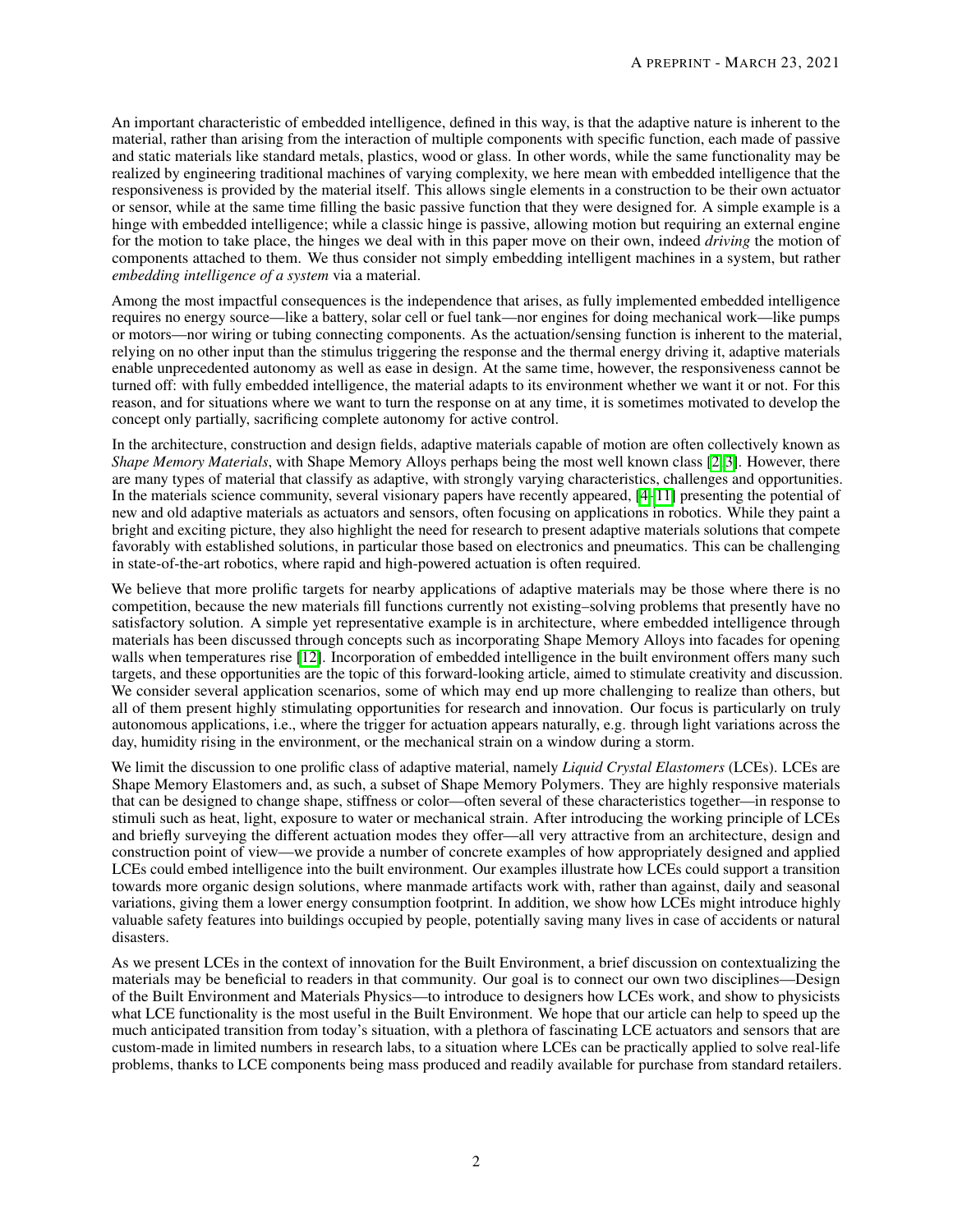## 2 Principles of LCEs as actuators and sensors

A simple way of illustrating the operation of LCE actuators is to consider them as pieces of rubber that stretch and relax on their own, driven by temperature changes or different light exposures. Indeed, the *Elastomer* in LCE is another word for rubber, and on a fundamental structural level, LCEs and ordinary rubbers share three key components: [\[13\]](#page-12-6) (1) both are polymers, i.e., they are made up of very large molecules that can be described as chains of repeating units (monomers); (2) at operating temperature these molecules are in a highly mobile state which would normally correspond to the macroscopic state of a liquid, were it not for the significant fact that (3) these molecules are loosely connected into a volume-spanning network that prevents the system from flowing. In other words, elastomers can be considered liquids that are prevented from flowing by a 3D network connectivity of their molecules. The bonds that connect the molecular chains into the 3D network are called *crosslinks* and their density is a key parameter for determining the mechanical properties of elastomers: high crosslink density gives a tough, stiff rubber, as in car tires, whereas low crosslink density gives a soft, extremely stretchable rubber, as in a rubber band.

The crosslinked network has genuinely fascinating consequences, because it provides a direct link between the nanometer scale molecular conformation with the macroscopic scale shape of the entire object. In fact, when you pull at a rubber band, you are changing the shape of its molecules: [\[13\]](#page-12-6) you are forcing the molecular chains to stretch out along the direction you are pulling. In doing so, the molecules occupy less space in the plane perpendicular to the pulling direction, which is why the rubber band gets thinner perpendicular to the pulling direction. As soon as you stop pulling, however, the molecule chains are freed from their restraints and thermal energy (heat) will reorder them more or less randomly such that the macroscopic material shortens along the stretching direction and thickens in the perpendicular plane, thus reverting the rubber to its original state.

The key difference between a regular rubber and an LCE is that the process just described can take place fully autonomously, within the LCE. The reason is that the molecules of an LCE tend to align along a specific direction at room temperature, as illustrated in Figure  $\mathbf{h}$ . We call this direction, which can be defined macroscopically at the stage of crosslinking, the *director* (abbreviated n). The liquid-like mobility combined with the orientational order makes the phase a *Liquid Crystal* (LC) phase. [\[14\]](#page-12-7) The orientational order means that the molecular chains of an LCE, in contrast to an ordinary rubber, are stretched out along n *without any external force applied*. [\[15,](#page-12-8) [16\]](#page-12-9) However, if we heat beyond a critical temperature *Tc*, this spontaneous ordering is lost and the LCE switches to the behavior of an ordinary rubber that is spontaneously disordered. Because of the link between molecular order and macroscopic shape afforded by the 3D network of crosslinks, the consequence is that an LCE is elongated along  $\bf{n}$  (and compact perpendicular to  $\bf{n}$ ) in the ground state, but it contracts along **n** (and expands perpendicular to **n**) if heated above  $T_c$ , see Figure  $\overline{[1]}$ . Not only does the LCE change its shape in response to the temperature change, but it can even exert a force when doing so, pulling or pushing at objects attached to the LCE. This is what makes it possible for LCEs to be actuators, or artificial muscles.

Heating and cooling is the most basic way of triggering actuation, but regardless of how it is initiated, the heart of the process is the transition from the LC phase ground state to a disordered phase at temperatures above *Tc*. Importantly, we can achieve this phase change also without heating or cooling, by changing  $T_c$  instead (Figure  $\prod$ c). By incorporating light-responsive molecules which change their shape between rod-shaped and kinked when exposed to light of different wavelengths, we can tune *T<sup>c</sup>* back and forth below and above room temperature, by exposing with ultraviolet (UV) and visible light, respectively. The LCE can now be actuated by light at constant temperature. We can also combine lightand temperature-driven actuation by incorporating dyes in the LCE,  $\overline{17}$  which absorb light but immediately release the energy as heat: the LCE itself heats up internally due to the light exposure, yet the surrounding does not need to be heated. Finally, recent advances in the chemistry of LCEs has also allowed humidity  $[18]$  and electric field-driven  $[19]$ actuation.

While the first LCEs were limited in the freedom to choose the ground state shape and actuation mode, where actuation modes were defined by a uniform orientation of n throughout the sample that was obtained by stretching it unidirectionally during production [\[20\]](#page-12-13), a major breakthrough were the demonstrations of controlled bending, allowing the LCE to function as an active hinge. This was first realized by irradiating light-responsive LCEs with collimated light  $[21, 22]$  $[21, 22]$ , later by deforming the ground state director field,  $n(r)$  (where r is the space coordinate), into a bend.  $[23]$ This last step was seminal, as it inspired a creative explosion of innovative approaches to pattern complex  $n(r)$  into LCEs over the last decade  $[24]$  $[24]$ - $[28]$ . These references are far from exhaustive, but they contain some of the most striking examples.

Moreover, also the ground state shape is no longer restricted to the flat monolithic sheet of the original unidirectional stretching approach, but now LCEs can be realized as self-closing ribbons,  $[29, 30]$  $[29, 30]$  spheroids,  $[31, 32]$  $[31, 32]$ , Janus particles, [\[33\]](#page-13-8) shells, [\[34](#page-13-9)[–36\]](#page-13-10) fibers, [\[37\]](#page-13-11) tubes, [\[38\]](#page-13-12)–indeed in any conceivable shape. When actuated; ribbons can function as motors that drive axle rotation  $[29, 30]$  $[29, 30]$ , shells can function as micropumps  $[34]$  and tubes, if they are fully developed with the right  $n(r)$ , should function as a peristaltic pump. [\[39\]](#page-13-13) Among the most inspiring demonstrations is that of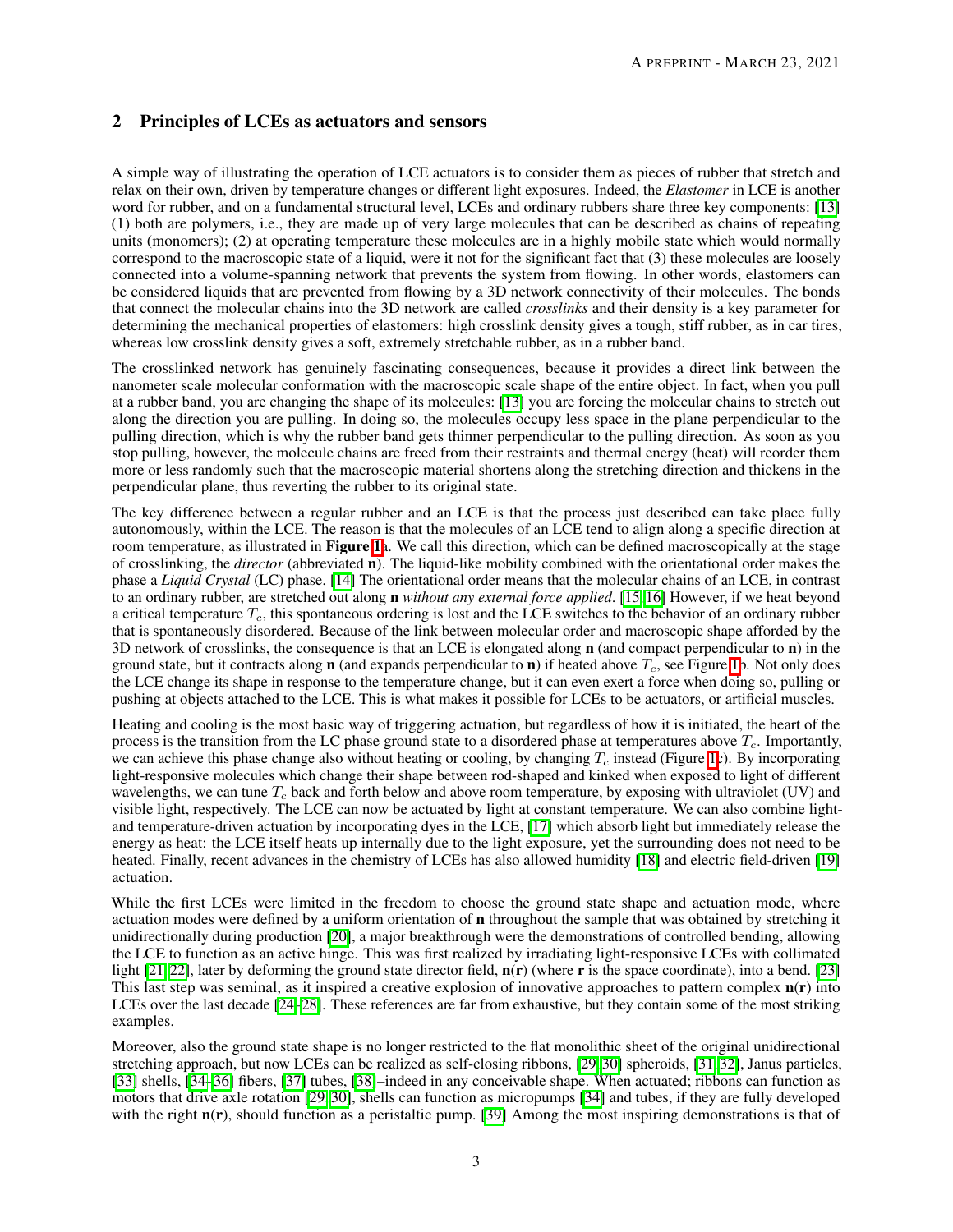<span id="page-3-0"></span>

Figure 1: 2D illustration of the working principle of an ordinary nematic LCE operated as actuator, triggered by heat and light, respectively. The ovals represent "mesogenic" segments, LC-promoting sections that prefer parallel alignment below *Tc*, in the ordered nematic phase. The green kinked shapes represent the order-disrupting illuminated state of light-responsive molecules such as azo-dyes, which reduce  $T_c$  to below room temperature  $(T_r)$  and thus trigger actuation without heating. Whether triggered by light or heat, the actuated state is a disordered (isotropic) state, in which the elongation along the director  $(n)$  present in the nematic phase disappears. Because the system is crosslinked (pink bonds) into a 3D network, the molecular shape change induces a corresponding shape change of the macroscopic object, shortening along n and thicknening perpendicular to it.

the Verduzco group, which defined complex 3D ground state shapes such as doll's faces and flowers by spanning the LCE precursor over the corresponding 3D molds, obtaining reversible actuation from the arbitrary shape into a flat sheet by heating above  $T_c$ .  $[40]$  As the procedure is simple and the LCEs are quite large, this truly holds promise for applications. Combining the freedom of determining the ground state shape with the freedom of tailoring  $n(r)$  into complex patterns, highly complex actuation modes can be programmed into LCEs. Adding the different options for triggering the shape change, LCEs arise as incredibly versatile and advanced actuators. By realizing components in LCEs or LCE composites, we can thus truly speak of embedded intelligence for these components.

Like many actuators, LCEs can also be operated in reverse, giving a signal in response to mechanical strain– a sensor. The ideal solution for this is the cholesteric LCE (CLCE), which exhibits a helical modulation of n with period (called *pitch*, *p*) on the scale of light wavelengths, giving rise to so-called selective reflection of light with wavelength  $\lambda \approx p$ . [\[14\]](#page-12-7) By varying the chemical composition, p, and thus  $\lambda$  can be varied at will, allowing us to tune this "structural" color" from the infrared (IR), across the full visible band, and into the UV.

As the helix is linked to the macroscopic object shape via the 3D network of crosslinks, an extension of a CLCE sheet with the original helix perpendicular to the sheet will lead to a compression of the helix, thus a reduction of p and  $\lambda$ , with a consequent blue-shift of the reflection color.  $[41]$  $[41]$ - $[43]$  This means that an originally red-reflecting CLCE sheet can give us continuous mechanical strain sensing (it works equally well for tensile and compressive strain  $[43]$ ) with immediate read-out visible to the naked eye, in form of a color change from red to orange, yellow, green, blue and finally violet. The response is also highly localized, i.e., if the strain varies across the CLCE, it shows different color in different points, enabling strain mapping with very high resolution.  $[43, 44]$  $[43, 44]$ 

An interesting possibility is to prepare the CLCE sheet with *p* long enough to reflect IR, but not visible, light. The CLCE thus looks colorless transparent in the ground state. But if it is stretched perpendicular to the helix,  $p$  and  $\lambda$  reduce, and if the original helix is properly tuned, a red color appears. De Haan and co-workers patterned such a CLCE within a passive transparent rubber sheet such that a red warning sign became visible beyond a critical strain threshold. [\[45\]](#page-14-2) Clearly, such CLCE strain sensors can be enormously useful tools in the built environment, as we will exemplify below.

## 3 Examples of opportunities of LCE actuators and sensors embedding intellingence into the built environment

In the Architecture and Design fields, leveraging materials for use in building function and even user interaction is of great interest. While so many modern construction materials are created around standards to reduce both risk (standardized constraints) and cost (standardized shape in manufacturing), a desire for customization continues to drive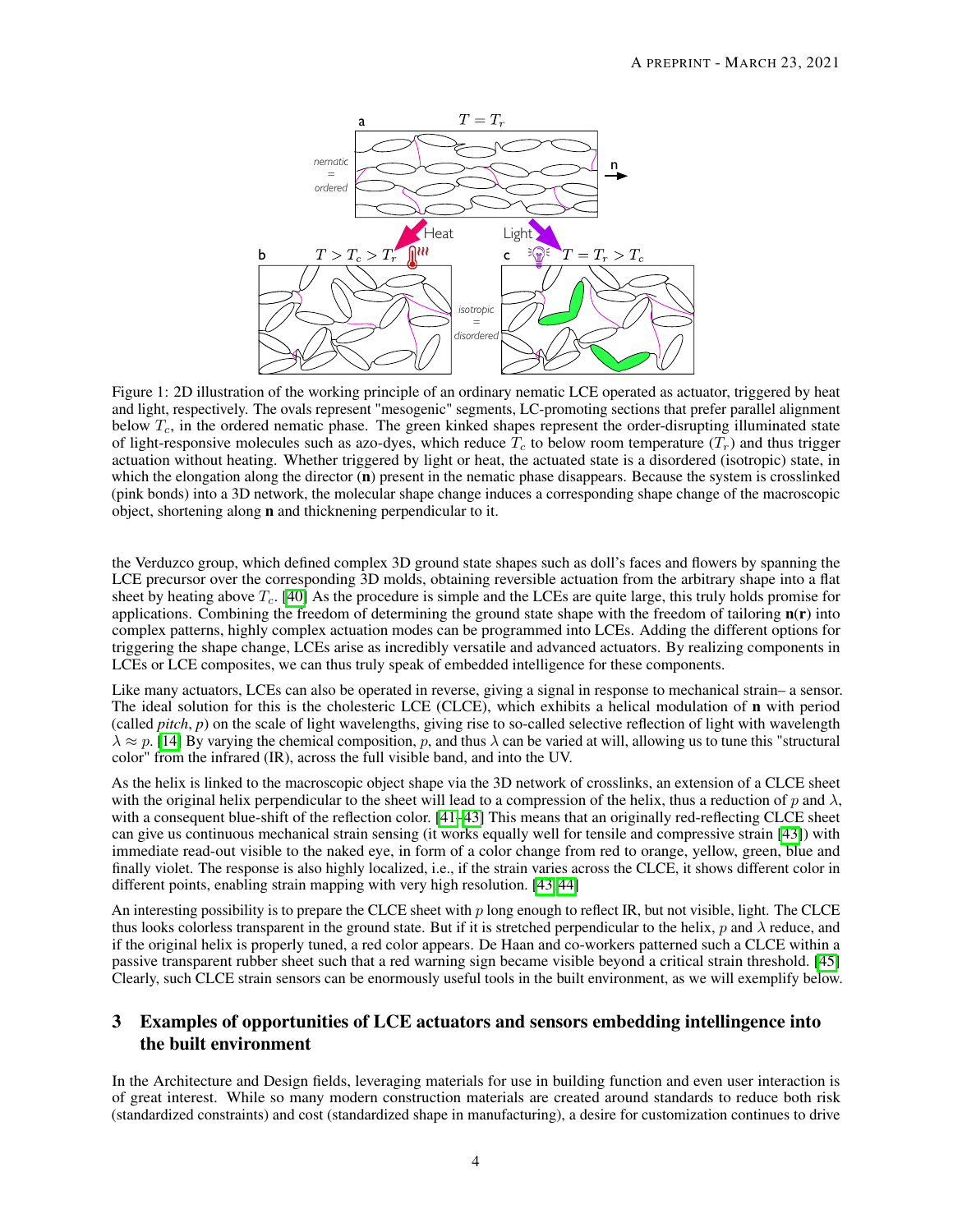innovation. While mass customization has gained traction in architecture research, this area is dominated by CNC (Computer Numerical Control) and robotic manufacturing techniques. Still, there has been an area, which continues to grow, of both industrial and academic works where customization and environment-specific interactive buildings are enabled through materials themselves. Most recently, Persiani published a detailed book discussing numerous actuating materials in the context of kinetic building design, referring to materials that enable kinetic responses to stimuli as *Autoreaction* [\[2\]](#page-12-1). This follows on the book by Bengisu and Ferrara, published only two years earlier, detailing multiple case-studies and uses of *Materials That Move* [\[3\]](#page-12-2).

In the vain of these books, we here give a few concrete application examples of embedded intelligence in the built environment, with the specific focus on the opportunities offered by LCEs (Figure  $\overline{2}$ ). We first consider them operating in tandem with additional devices that allow a user to freely choose when the actuation should take place, continuing with some scenarios where we can safely do without such devices, thereby reaching full embedded intelligence and truly autonomous operation. Finally, we go beyond the core concept of 'materials that move' and discuss the valuable potential of CLCE sensors triggered by motion, delivering a color response that can be life saving for people inhabiting a building.

<span id="page-4-0"></span>

Figure 2: Topology of the three themes of LCE interactions we discuss. The arrows connecting the themes illustrate the relationship between the types of inputs and outputs, from simple sensing, to sensing leading to actuation, to actuation arising from sensing an artificially created stimulus.

#### 3.1 Actuation on Demand

In this theme, we consider the situation where a user should be able to turn on or off actuation at will. From a materials design perspective, it is then an inherent requirement that the LCE does *not* respond to the natural changes in environment, in terms of temperature, light, humidity or other factors. The chemistry must be tailored for a  $T_{NI}$  much higher than any expected ambient temperature, and if light-responsive molecules are incorporated, these should not be sensitive to sunlight or normal artificial lighting, but rather respond to UV light of rather low wavelength. The LCE must be complemented by artificial sources of actuation stimulus, e.g., a heater or light source which the user controls to actuate or relax the LCE. Of course, this solution consumes energy and will require some kind of power/energy supply, hence we have—by definition—sacrificed autonomy for control. We refer to this way of using LCEs in a controlled way entirely independent of the environment as *Actuation on Demand*.

We suspect that the most common application scenarios considered by the LCE research community belong to the Actuation on Demand category, often in the context of soft robotics. While the term robotics is broad, work relating to actuating LCEs often revolves around some sort of exo-skeleton or locomotive device. Importantly, many of the design paradigms used for mobile robotics can be translated to the situation of immobile built environment, solving important problems that have not been so much in focus for the LCE community. We see buildings not as monolithic static structures, but instead as objects that should—but are not always able to—conform to the occupants within them.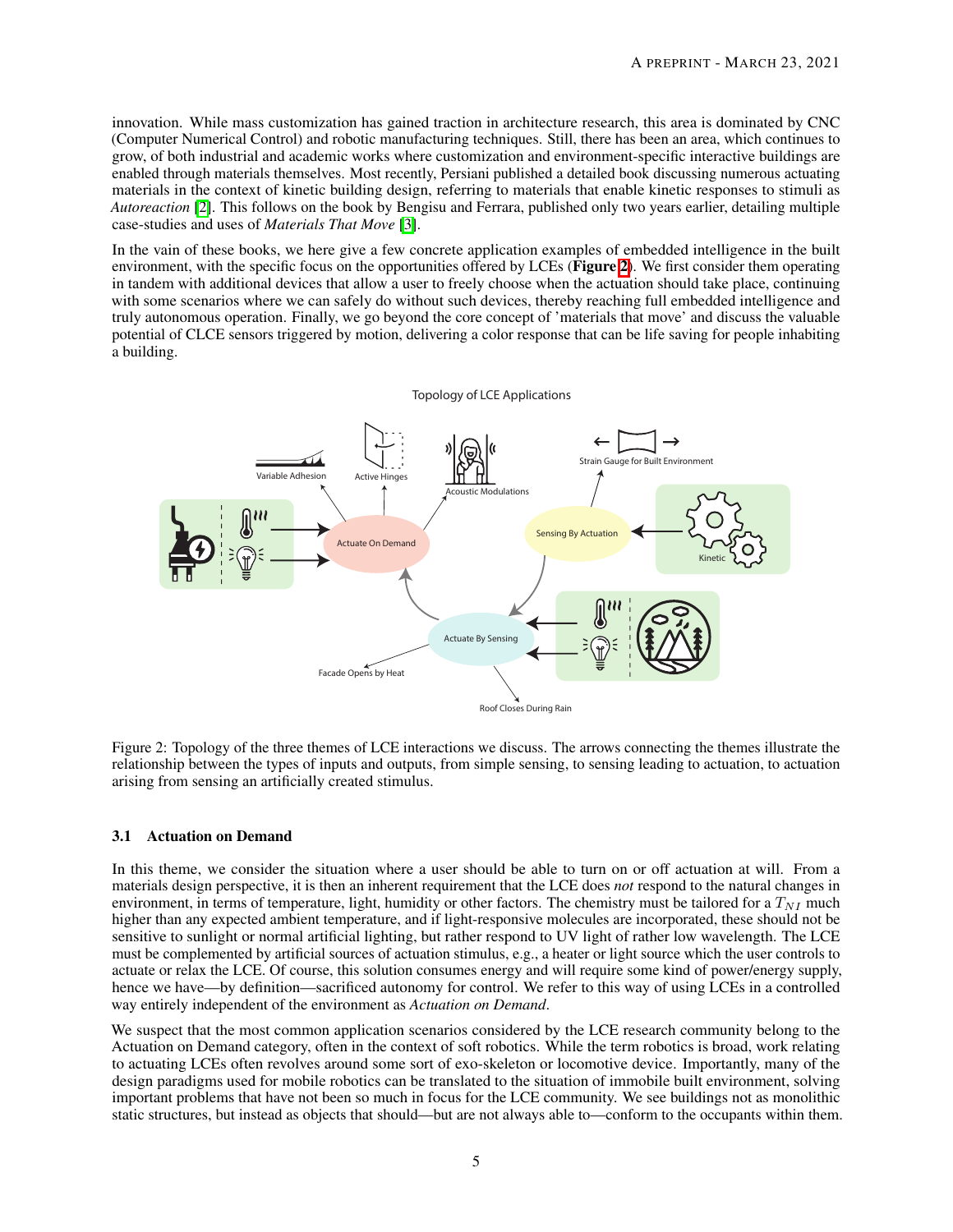Our static environments are not always the result of intention, but rather a limitation of the materials and technologies available to designers. There have been various projects from architects and designers that explore actuation on demand for replacing static with kinetic components. Here we will look at two specific illustrative examples, one initiated in the architect and design community, the other in the LCE community.

#### 3.1.1 Modulating acoustics

Sound is an integral part of how many people experience an environment, from hearing someone speaking during a lecture, to enjoying the art of musicians performing in a concert hall, to reducing noise in a crowded station. The two most common ways designers modify the sound of a space are (1) the absorption of materials used, (2) the geometry to guide and scatter. In the approach of [\[46\]](#page-14-3), a ceiling-type system of panels containing perforations are aggregated in an origami-like structure that is actuated through a mechanical system to open and close, thereby changing the acoustics. The system relies on electrical stepper motors, hence also continuous wiring from the power source to each individual element.

An extension of this concept using LCEs, replacing the stepper motors with (perfectly silent) light-reactive LCE hinges, might allow an elimination of the wiring, as the light signal for triggering actuation (which can be invisible) can be sent through the air. A significant challenge is that the panels may be of significant size and weight, and many LCE hinges would need to be applied in tandem to deliver sufficient force. Significant gains can be achieved by layering LCE sheets,  $\left|\frac{47}{1}\right|$  but more important may be to design the overall structure with counterbalances, such that the force needed from each LCE is minimized. Lifting large heavy plates against gravity with LCE hinges is most likely unrealistic.

This application opportunity also puts the spotlight on an area of LCE research that is yet under-explored: bistability. Normally, LCEs relax as soon as the stimulus is removed, which means that the switch to a different type of acoustics would require continuous irradiation of the LCE hinges. It would obviously be highly desirable to be able to lock the new shape into place, allowing the light source to be turned off. Some success in promoting bistability was demonstrated using LCE-wire composites [\[48\]](#page-14-5) but more research is required. In fact, this type of application would benefit the most from *multistable* actuators, which could be locked into a multitude of different shapes. This might be achievable by using LCEs that are in a glassy, stiff state at room temperature, and combine actuation via light-responsive tuning of  $T_{NI}$  with heating or cooling above or below the glass transition  $T_g$ . An ideal solution might be the recent demonstration of actuation by light-induced heating via carbon nanotube sheets in composites with LCEs  $[49]$ . By tuning  $T_q$  to well above room temperature, the LCE could be switched between stiff and responsive by turning on or off IR radiation. Using UV light,  $T_{NI}$  could then be switched between temperatures below and above the IR-induced temperature, in order to control whether the hinge actuates or relaxes while in the soft state above  $T<sub>g</sub>$ .

<span id="page-5-0"></span>

Figure 3: A wall is composed of LCE coatings that change form at a smaller scale to modify acoustics. The arrows represent sound scattering from an exterior source due to the geometric changes of the wall surface. The inset on the left shows an LCE shell exhibiting reversible buckling upon heating and cooling (from Jampani et al. [\[35\]](#page-13-16) CC BY-NC-ND 4.0 license), as an example of how a 'bubbly' texture could be modulated on demand using LCEs for tunable acoustics.

In a different approach, Decker uses the concept of soft robotics in architecture to modulate the walls of a chamber by expanding a rubber sheet into a pre-molded bubble-like topography using pneumatics. [\[50\]](#page-14-7) Again, LCEs might elevate this solution for controlling acoustic properties by removing the need for connectivity—in this case via tubing rather than electrical wiring—as an LCE can be actuated on demand through heat (**Figure**  $\overline{3}$ ) and light. Following the approach of Barnes and Verduzco,  $\sqrt{40}$  the bubble-like topography could be imprinted as the ground state, actuation yielding an increasingly flat surface. Another interesting approach would be to decorate a surface with LCE shells,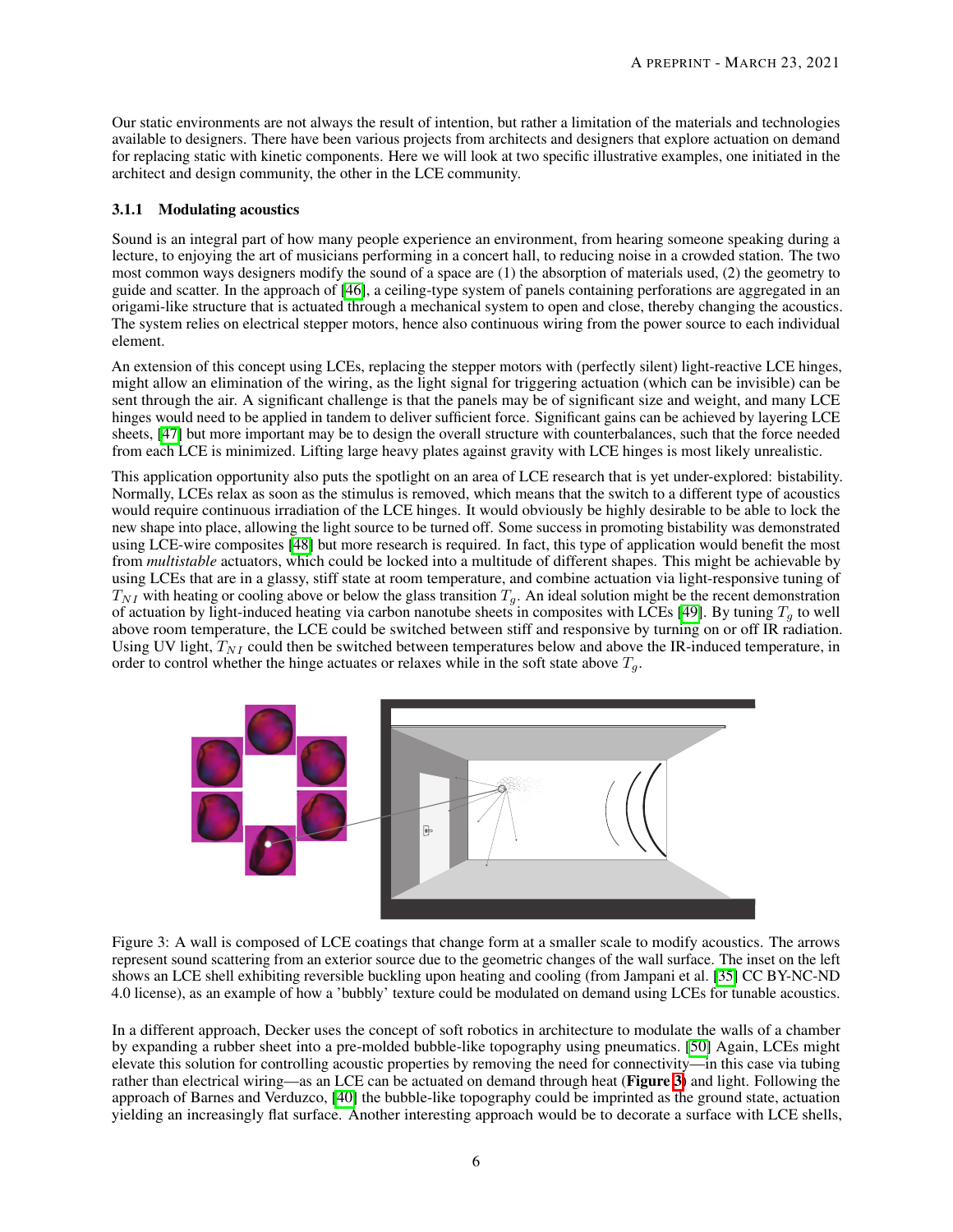spheres of diameter 0.1–1 mm which can be reversibly switched between taught, smooth and irregularly buckled, soft states. [\[35,](#page-13-16) [36\]](#page-13-10) The actuation/relaxation may affect both the absorption and scattering of sound waves, the effect depending on the scale of the buckles as well as of the overall spheres. To control such LCE-based sound modulation, light panels could back-illuminate the LCE surface, or ceiling track-lighting could illuminate the LCE-covered surfaces in different patterns/intensities/configurations to provide unique acoustic modifications to the environment. Depending on the chemical design of the LCE, the light could be visible, for effect, or invisible, for discreteness.

## 3.1.2 Modulating adhesion

Photovoltaics (PV) technology, or solar energy, has enormous potential to solve our future energy needs, but before it can reach that goal, further advances are required both in terms of the basic PV performance and in terms of the practical reliability of PV installations. In this article, we consider two examples of how LCEs can help in the second respect–starting with the importance of keeping solar panels clean. If a solar panel is covered by debris, it will not deliver much electrical energy no matter how performing the actual PV module is. [\[51\]](#page-14-8) Unfortunately, some of the sunniest areas in the world, thus where PV is the most useful, are also regions where sand and dust are ubiquitous, hence efficient PV installations must be able to remove layers of dry particles covering the solar panel. Also in colder regions of the world, PV is considered a viable energy alternative, and here the corresponding challenge is to remove snow from the solar panels, which prevents the sunlight from reaching the active PV elements to generate electricity.

Liu and co-workers have taken on this challenge in their research, developing films of liquid crystal networks (LCNs), which can be viewed as very densely crosslinked LCEs, in which the surface naturally develops a fingerprint-like or randomly varied topography. When these films are actuated, the troughs and valleys exchange location, and the amplitude of the topographic modulation can be increased. Importantly, the team recently reached a significant break-through in the LCN chemistry, allowing the actuation to be directly electrically triggered,  $[19, 52]$  $[19, 52]$  without intermediate light or heat stimuli. As a result, they could demonstrate release-on-demand of sand covering an inclined glass surface. [\[53\]](#page-14-10) By applying a voltage over the film, the dynamic modulation of its surface reduced the adhesion of the sand to such an extent that gravity pulled the sand grains down, leaving a surface free of debris. While much research still remains to be done, this is a highly inspiring concept, not least as the reliance on electrical power is a minor issue when dealing with PV cells, which deliver orders of magnitude greater electrical power than needed to activate the LCN. Different types of sand and dust may adhere to different extents, hence the concept may need to be boosted by varying the periodicity and amplitude of the topography modulation and also introduce specific chemical functionality in the coating.

An alternative procedure for dynamic adhesion modulation with LCEs, inspired by the gecko's ability to switch between adhesion and release via the hairy surface topography of its attachment pads, is to realize an LCE film in the form of arrays of pillars with switchable height  $[54]$  $[54]$ - $56$ . Combining with rigid rails that align with the pillar array in its relaxed state but protrude above the pillars when they are actuated, thus terminating contact between pillars and external objects, Cui et al. could switch between adhesive and non-adhesive states of their substrates. Of particular interest for snow removal may be the dynamic tuning of wettability achieved by Wu et al. [\[55,](#page-14-13) [56]. Here no rigid array was needed but the effect was realized by tuning the aspect ratio of the pillars, thereby switching from Cassie to Wenzel style wetting. Such a surface may be able to act on a liquid water layer between the solar panel and the snow, promoting the snow to slide down.

Of course, the best way to deal with debris covering on solar panels is if the source of the debris can be avoided in the first place. In the next section we will see how LCEs, in conjunction with a new type of miniaturized PV elements, may also be useful in this way.

## 3.2 Actuation by Sensing

In many areas of the world, buildings are a major contributor to greenhouse gases through their massive energy requirements. While the structural aspect of a building is typically a one-time cost (i.e., concrete is poured once), the ongoing regulation that balances the variation of nature with the human expectation of consistency is a major challenge. Simply put, we spend an incredible amount of energy making buildings warm when nature is cold, light when it is dark, and dark when it is too light.

Here we consider application scenarios for LCEs where they assist buildings to provide a consistent environment for the occupants, with minimum energy requirements–by actuating fully autonomously in response to the natural environmental variations. This means that we often need to work with a rather low *T<sup>c</sup>* in order to reach actuation without artificial heating. A weakness of LCEs operating at low *T<sup>c</sup>* is the slow relaxation, arising from the time needed to cool down below  $T_c$  if this is near room temperature. Fortunately, compared to applications in robotics, the low speeds of change in the scenarios considered here are more forgiving in this respect, rendering this weakness acceptable.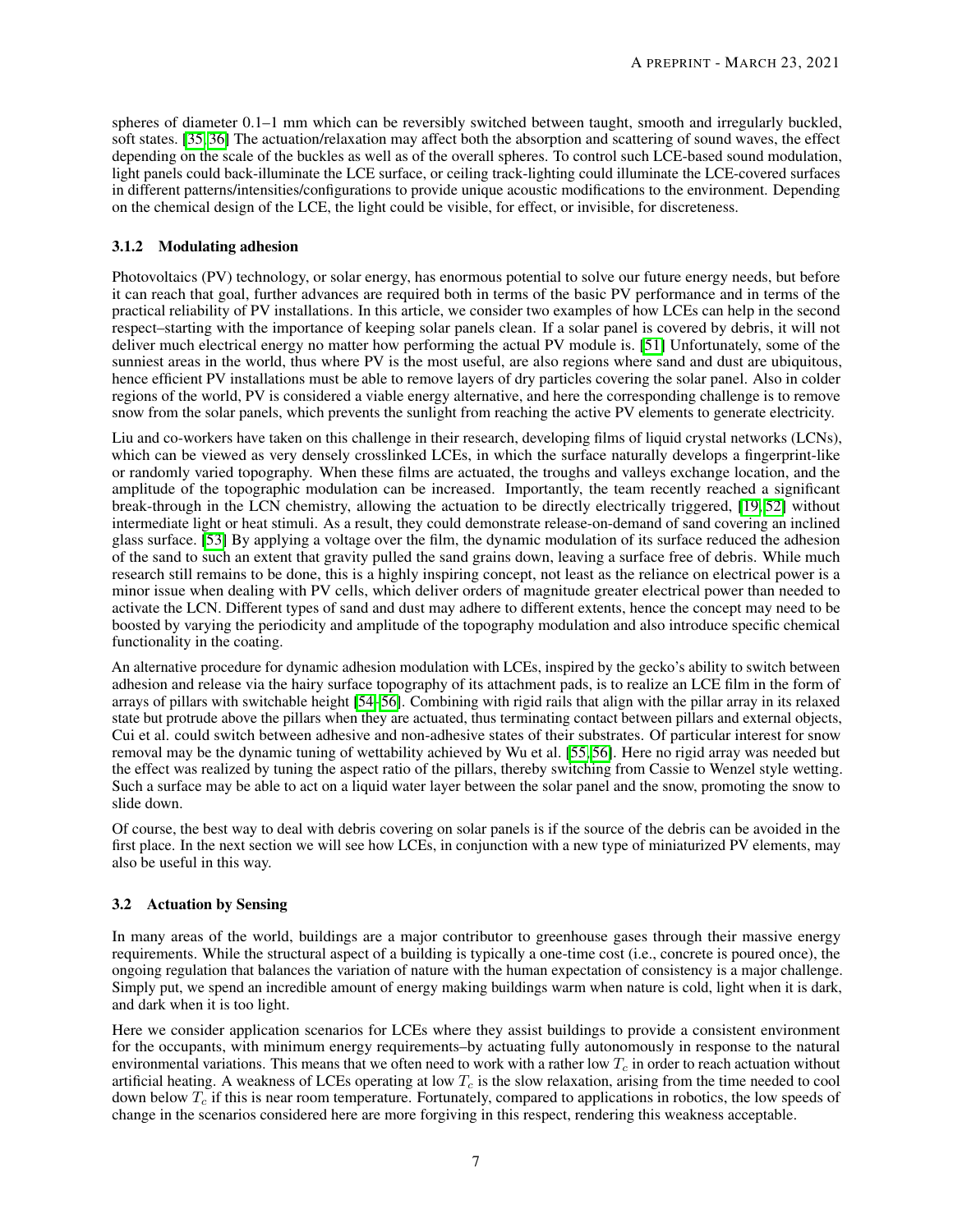#### 3.2.1 Regulating facades and roofs in response to periodic temperature and light variations

Consider the basic scenario of balancing natural light and heat radiation input with the active temperature control of an air conditioning system, consuming energy for heating in winter and for cooling in summer. While in warmer months we could rely on coated glass that blocks infrared light from the outside, we would hope to increase the infrared light input from the outside during colder months. On a shorter time scale, such dynamic facade modulation would be valuable even as it is cooler in the mornings and evenings. An exciting solution to this challenge is in phase-change materials, as simple as wax, that absorb heat above a threshold, and release heat below it. The phase change in question is also coupled to a very significant specific volume change, standard paraffin wax expanding on the order of 20% in volume upon melting. By preparing spherical shells of cholesteric liquid crystal with a paraffin wax core, and polymerizing the shell into a CLCE, the volume expansion would lead to a shell thinning with consequent reduction of *p* and a consequent blue-shift of the retroreflection color, [\[43\]](#page-14-0) which is omnidirectional in the shell. [\[57\]](#page-14-14). By tuning the initial pitch to values long enough that the most important heat radiation is let through in the cold state, moving into the heat blocking part of the spectrum upon compression, wax-filled CLCE shells might thus be able to couple the classic latent heat-based temperature regulation well known from phase-change materials with variations in IR transmission.

While the realization of wax-filled shells with perfectly tuned CLCE is a challenge to be met, light-driven autonomous irises have already been realized from LCEs.  $\sqrt{58}$  Here a circular LCE sheet is prepared with  $n(r)$  patterned into a bend from top to bottom, and radial cuts are made towards the center. The result is that the LCE sections curl upwards under low illumination intensity, exposing a central hole through which light can enter. When irradiated with sufficient UV light, however, the sections flatten out towards the center, thereby blocking the light path. While this iris thus expands in the third dimension during actuation, a strictly 2D actuation-on-demand version of an LCE iris was demonstrated by the Zentel group. [\[59\]](#page-14-16) Here a radial array of electrical heaters integrated within the LCE sheat increased the size of the central hole in the iris without any bending.

An even more accessible means of achieving autonomous modulation of light and heat input for a building facade may be to combine light- or heat-driven LCE hinges with passive facade elements. Schwartz and co-workers demonstrated a concept for glare management based on vertical louvers organized into pairs, where the blades are split in two, with one half offset along the normal of the blade face  $\overline{[60]}$  $\overline{[60]}$  $\overline{[60]}$ . By rotating the pair such that the normal to the louver surface always points to the sun, direct sunlight is fully blocked, while indirect sunlight and good visibility can be ensured as the parallel rays of the sun align only with the rotated louver, and indirect light is reflected inside (Figure  $\overline{4a}$ ). The glare reduction is beneficial not only in reducing IR light and thus counteracting heat gain, but also through human comfort in visual glare. Unfortunately this type of heliotropic (sun-following) rotation mechanism is uncommon, most likely because of the expense and difficulty in manufacturing mechanical systems that are either preprogrammed, or equipped with sensors – both of which require electrical power and wired electromechanical solutions. Designing an LCE actuator-based system that responds to the highest intensity light direction could be a way forward.

<span id="page-7-0"></span>

Figure 4: (Fi[g4a\)](#page-7-0) Sun-tracking louver in plan (top view), where the rotating blades block direct sunlight but allow indirect light and a view to the exterior. (Fi[g4b\)](#page-7-0) Concept drawings of how the heliotropic function could be realized using LCE sheets that protrude as pillars when actuated. As an example of LCEs with significant lifting power we show the patterned and layered LCE sheets realized by the White team  $\overline{47}$  (CC BY 4.0 license). If the louver surfaces are covered with micro-PV panels, the system will automatically direct them towards the sun throughout the day. If each PV panel is attached via a light-activated LCE hinge, it will show its active face only during the light part of the day, while it is folded inwards against the louver, protected agains sand, snow and dust, during the night.

A simple solution might be to use an active LCE hinge that bends in response to sun irradiation, counterbalanced by a passive spring that pulls back under low light conditions. More elegant may be to place the louvers between two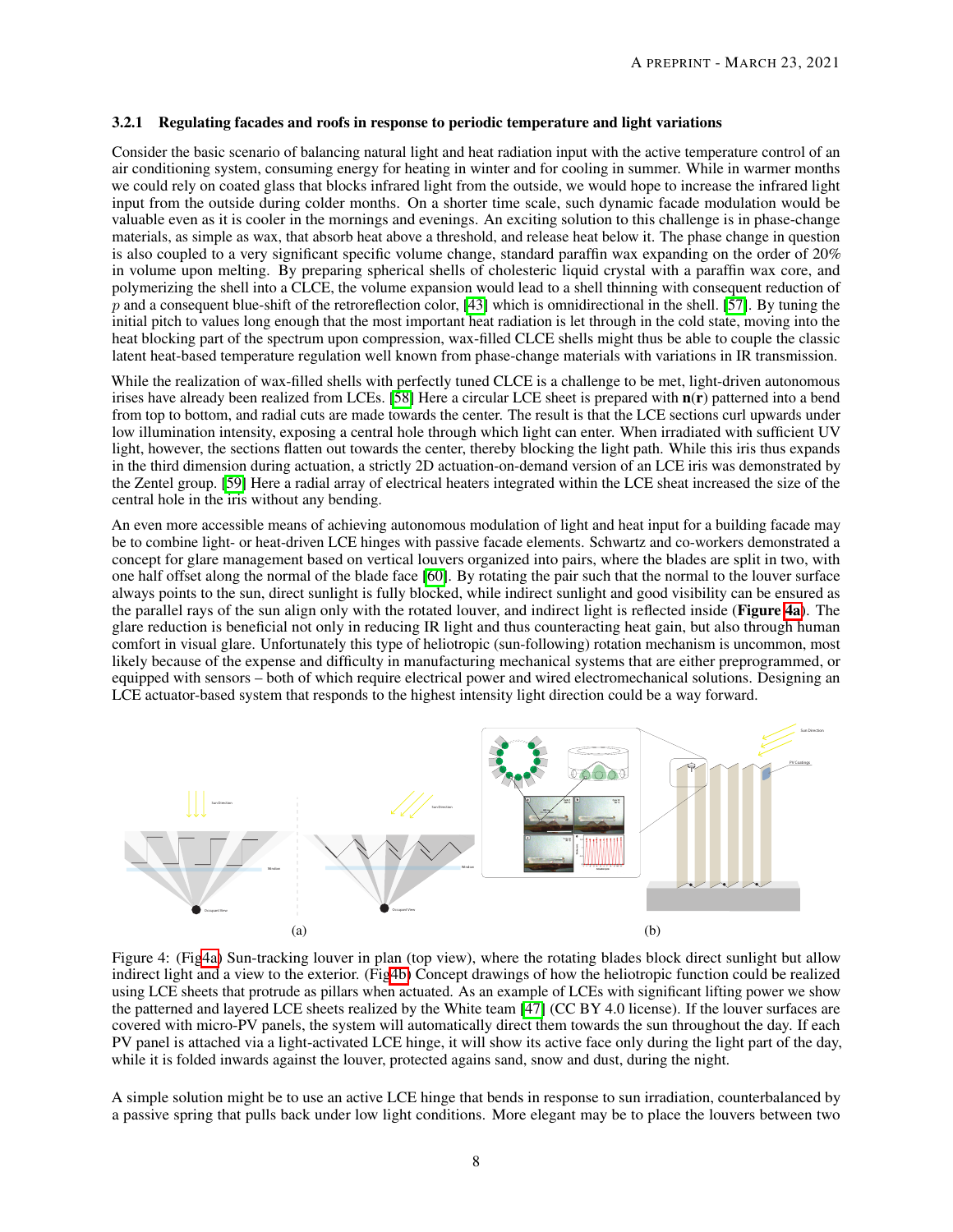horizontal platforms, suspending the entire system around an axle using a ballbearing, such that it can easily rotate in response to subtle mechanical stimuli. We visualize this concept in Figure  $\overline{4b}$ . The top platform could be of glass, and below it we could pattern a circular array of LCE actuators, capable of protruding upwards under light illumination or local heating. To ensure sufficient stimulus, convex lenses may be used to concentrate the solar radiation onto each LCE. By adding small radially aligned opaque walls between each LCE actuator, only those that are facing the sun get irradiated and thus actuated. The top of the louver system would have a disc almost in contact with the platform, with a soft notch in one point. This notch would be locked in place by that particular LCE that protrudes the furthest into the notch. By the design, this happens to be the LCE pointing towards the sun, thereby providing the heliotropic rotation. An appropriately balanced spiral spring could act as a reset system each day. A suitable solution for the circular LCE actuator array would be stacks of LCE sheets with  $n(r)$  patterned into concentric rings, which can displace loads greater than 2500 times their own weight a distance of 0.5 mm. [\[47\]](#page-14-4) To make the system less sensitive to gusts of wind, it may be of interest to suspend the axles in a strongly shear thickening liquid, such as the colloidal suspensions used for 'liquid armor' [\[61\]](#page-14-18), which would counteract rapid motion due to wind but allow the slow motion driven by the LCE.

With louvers orienting autonomously to follow the sun, a natural further extension is to cover them with PV cells to also use the facade for generating electricity. Rather than today's large and heavy PV panels that typically cover roof tops, a more useful option would be the miniaturized micro-PV cells used in arrays, often in combination with optical elements to concentrate the sunlight (Concentrator Photovoltaics, or CPV), which are a hot current area of research. [\[62\]](#page-14-19) These can have a lateral extension as small as 0.2 mm [\[63\]](#page-14-20) and be very thin and light-weight, making it easy to pattern louvers with such PV cells. Most importantly, considering the scope of this article, each micro-PV cell could be attached to the louver via an LCE hinge that lifts the cell with its active side out during the day, while illuminated by light, but folds it down during night, when it cannot generate electricity anyway. The active side is then protected from snowfall, sand or dust, and should such debris have accumulated on the active side during the day, it may fall off by gravity as a result of the bending. This concept for autonomous regular PV cell cleaning could of course be extended to other contexts, like replacing roof-top solar panels with LCE-driven selfcleaning CPV systems, largely eliminating the need for the very dangerous action of cleaning solar panels on the roof of a home. It may also be desirable to realize it in an Actuation-on-Demand version, as the need for electrical power is not an issue here. In particular in large solar parks in desert areas it could be very powerful to fold all PV panels away ahead of an incoming sand storm. In this context, it is worthwhile mentioning that LCE-driven heliotropic solar cells of rather large scale have already been realized [\[64\]](#page-15-0).

## 3.2.2 Regulating ventilation in response to heat and humidity variations

Of similar importance to occupants of a building, and to their comfort, is the role of wind and air circulation. Tuning LCEs to actuate at a temperature above or below common room temperatures could facilitate dynamic facades that prioritize natural air and ventilation when possible (a particularly attractive feature for hygiene), while minimizing the energy usage of HVAC (Heating, Ventilation and Air Conditioning) systems. While it would be valuable to be able to construct entire exterior walls with this functionality, also more modular or localized components could have significant impact. Kinetic buildings could be pushed to a new standard that further breaks down the relationships between inside and outside through building skins that actuate when sensing humidity. Smaller applications such as awnings or coverings at bus stations could provide airflow and semi-open ceilings, and then close to provide coverage when humidity reaches a point of rain.

In parts of the world where concrete and stone housing is common, even more interesting than responding to outdoor high humidity during rain may be to activate ventilation in response to *indoor* high humidity, e.g. in kitchens and bathrooms. Mold formation inside living spaces is an enormous problem in many non-wooden houses during the cold part of the year. Insulated walls keeping the home warm also block the path for removing excess humidity, with the consequence that liquid water condenses from the air on cold surfaces, e.g. at corners of rooms with exterior walls. This forms an ideal environment for mold growth, with devastating health consequences, often related to allergies. In kitchens, the humid air arising during cooking fills fridges and freezers every time they are opened, their low temperature leading to significant water condensation or ice formation on the surfaces of the items in the fridge, which may become inedible as a consequence. Such food spoilage could be avoided by dynamic ventilation, in the kitchen walls and possibly even in the concerned household appliances.

Humidity-responsive LCEs might offer a way of realizing such dynamic ventilation (**Figure** [5](#page-9-0)). The Schenning and Broer groups demonstrated LCE sheets that bend towards or away from humid air, depending on orientation. [\[18\]](#page-12-11) Many such LCE patches could be placed on a grid such that they form a closed wall when the air is dry, maximizing insulation and thus keeping heating/cooling costs low. However, if the internal humidity rises, the LCE sheets bend away from the humid air, opening channels for air exchange with the environment. While this obviously also reduces the thermal insulation efficiency, it is a temporary measure that stops as soon as the humidity has been reduced to acceptable levels. The channels opened during LCE actuation can be kept very small, hence air flow is enabled without allowing insects to enter. As neither energy nor user intervention is required to run the process, it is fully autonomous.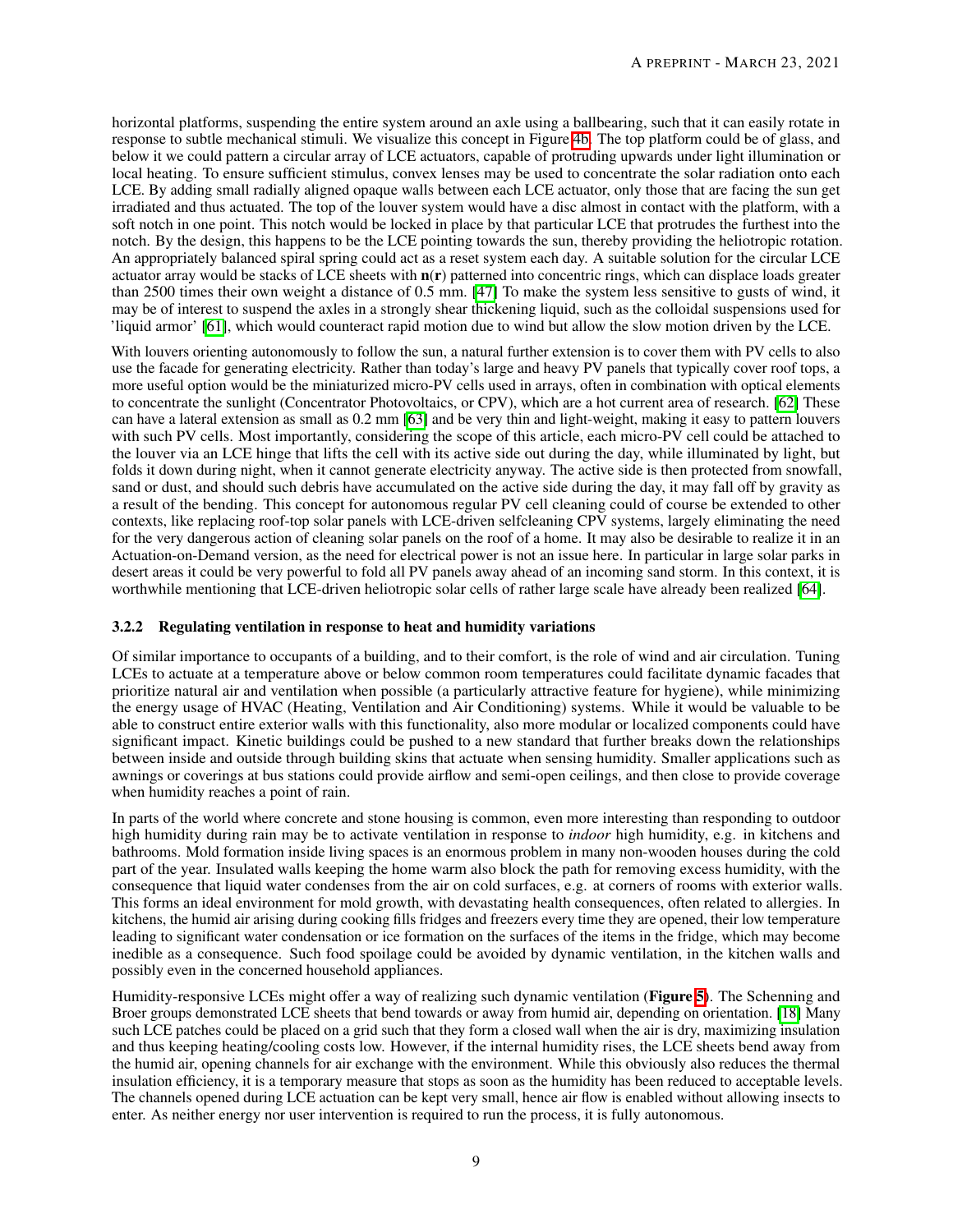<span id="page-9-0"></span>

Figure 5: Concept of a facade opening as humidity increases. The envelop of a building is shown as a concept covered in LCEs that actuate as humidity increases, allowing air to circulate throughout. The photos of a humidity-sensitive LCE strip bending away from a vial filled with water when approaching the water surface (adapted with permission from [\[28\]](#page-13-3), copyright (2014) American Chemical Society) show an example of the technical implementation of the concept.

A particularly interesting example of water-responsive LCE is the humid air-driven cellulose-based motor developed by Geng et al. [\[30\]](#page-13-5) The team prepared a ribbon of hydroxypropylcellulose (HPC) that bends away from humidity, and closed it into a loop. When one side of the loop is exposed to humid air, the local bending in conjunction with the topological constraints of the self-closing loop leads to a continuous motion of the ribbon. When suspended on two wheels, the ribbon rotates around the wheels as long as there is a gradient in humidity in the surrounding air. Not only can the humidity gradient thus, in principle, be used to do work but, perhaps more importantly, the HPC ribbon should be an ideal transporter of humidity out of a humid environment, as it autonomously moves humid HPC out to dry air and moves dry HPC into the humid environment, until the humidity gradient has been evened out. If such a ribbon in a ventilation shaft would be combined with the equally autonomous humidity-driven shutters describe above, a very efficient way of improving indoor air quality and saving energy overall might be realized.

## 3.3 Sensing by Actuation

We end this section by discussing some very beneficial uses of LCEs 'operated in reverse', in the sense that an externally imposed mechanical strain changes the properties of the LCE, giving it the properties of a strain sensor. To this end we focus on CLCEs, the color of which can be tuned by strain. A compression along the helix, or an extension perpendicular to it, reduces *p*, thus blueshifting the color. This includes a blueshift from the IR region, i.e. the strain leads to the appearance of color in a CLCE that was colorless transparent in the relaxed state. Significantly, the response is local with negligible granularity, hence it can be used for strain mapping with very high resolution.  $[43, 44]$  $[43, 44]$  To illustrate the usefulness of CLCE-based strain mapping, we consider applications in safety, the existence of which could save many lives in accidents or natural disasters. We see potential in this area for the incorporation of CLCEs that change color under strain. They could be used as an autonomous system giving a clearly visible warning at critical areas, directly alerting the occupants of an impending danger.

#### 3.3.1 CLCE coatings alerting building occupants of a pending collapse of a roof, false floor or window

The weight of snow on a roof can be very significant in cold parts of the world and sadly, accidents where roofs cave in, sometimes killing people underneath, are not as uncommon as one would wish. A notorious examples is the Katowice Trade Hall roof collapse in 2006, [\[65\]](#page-15-1) leaving 65 people dead and more than 170 injured. Although there are many building standards that exist, they are largely a means to defining a minimal risk threshold and are by no means all encompassing. For example the northeastern United States had numerous building failures during a snow storm in 2011, and a lack of national safety guidelines encouraged a report on snow loads by FEMA [\[66\]](#page-15-2).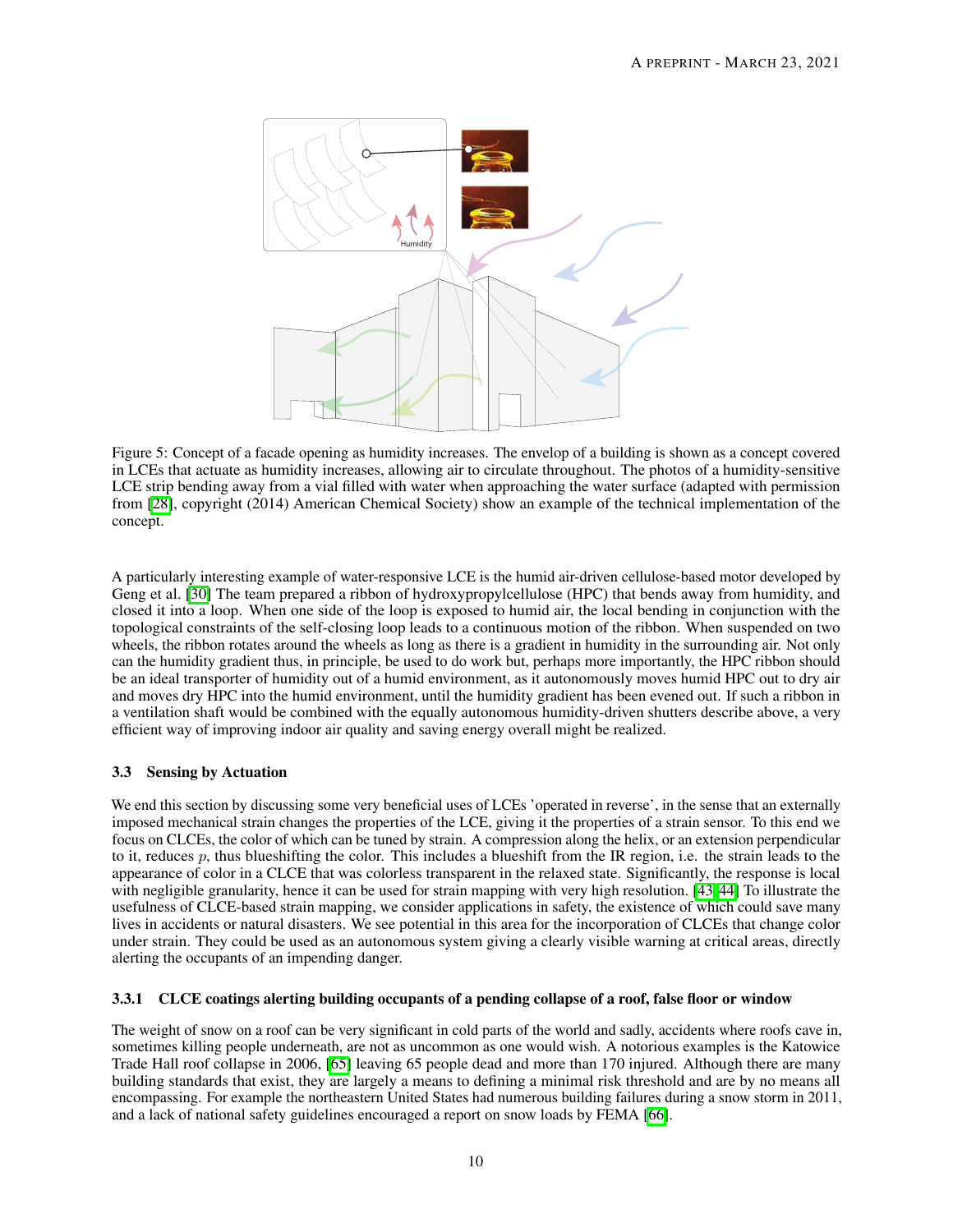At least in case of glass roofs, it would be relatively easy to coat the glass plates with a CLCE film tuned for infrared selective reflection in the relaxed state, leaving it transparent in the absence of mechanical strain. In contrast, with the weight of snow on the film, *p* would be compressed and the reflection blue-shifted. With properly tailored CLCE properties, the glass roof would start reflect red when the weight on the roof is at the limit of what it can safely withstand, alerting occupants of an unexpectedly heavy load. The CLCE would provide crucial information during a time-sensitive situation, making the occupants aware that they must evacuate the building. While this approach could be applied to any similar roof styles such as concrete slabs, the ability of CLCEs to present as a transparent material until actuated, provides unique opportunities, combining aesthetics with potentially life-saving functionality.

<span id="page-10-0"></span>

Figure 6: Concept of a CLCE coated window that flashes a warning when strong winds deform it to a critical level. The ability to show a pattern or image during strain is demonstrated in the two photos, reprinted with permission from [\[45\]](#page-14-2), copyright (2019) Wiley-VCH.

Along these same lines, CLCE coatings could be applied to all types of glass panels. In areas of the world where hurricanes or tornados are a risk, having CLCE-coated storm windows would give visual indications of how much force was being applied (Figure  $\overline{6}$ ). They could possibly be tuned to provide a threshold in which there is danger of the window breaking, or even a warning threshold for when to seek underground shelter.

Even more informative than a general color change would be to pattern warning signs into the film, as demonstrated by de Hahn et al.,  $\overline{45}$  reproduced in Figure [6.](#page-10-0) Here a CLCE film with its helix axis perpendicular to the film plane was designed to be featureless in the relaxed state, but upon stretching perpendicular to the helix near to its limiting extensability, making rupture a risk, a red warning triangle appeared, alerting the user that the tensile strain is now on a dangerous level. As demonstrated by Kizhakidathazhath et al. [\[43\]](#page-14-0), tensile strain perpendicular to the helix elicits the same mechanochromic response from CLCEs as compressive strain along the helix, hence the same patterning principle could be used for glass roofs. At the same time, there are many situations where rupture of an elastic component under tensile strain can have catastrophic consequences, and where human observers would notice a color change, hence this functionality could be applied in many contexts.

In the same way the strain in construction materials themselves could be indicated by means of CLCE films coating critical elements. Again, they could be designed for colorless transparency under normal conditions, but in case of excessive strain, a color would appear. Since the color response is nearly immediate and fully reversible [\[43\]](#page-14-0), the CLCE film would be well adapted to visualize dangerous dynamic loads. The CLCE could, for instance, be applied to supporting elements of false-floors, which are typically used as stages or audience platforms in concert halls or convention centers, the users often unaware of the designated maximum capacity. Again such instances can lead to tragic accidents, an example being the 2012 collapse of an audience platform in the Stockholm Globe Arena in Sweden, not withstanding the synchronized jumping during a concert by the artist Avicii. If the platform would have been coated with CLCE sheets generating reflections of different colors, security staff would have been able to see that the load was reaching dangerous levels before the accident occurred, allowing them to take evasive action.

## 3.3.2 CLCE coatings mapping out the deformation of buildings during and after an earthquake

In many parts of the world, seismic activity has proven to cause catastrophic building failures, resulting in numerous lost lives. During this activity, extreme deformations of the building could cause CLCE-coated elements to flash in a specific color, or even with a predetermined message. This type of user-environment interaction, through embedded intelligence of materials responding through the building's actuation, could aid in emergency route planning as signage dynamically appears based on the specific conditions of that emergency, guiding occupants to the safest places or, if possible, the exits.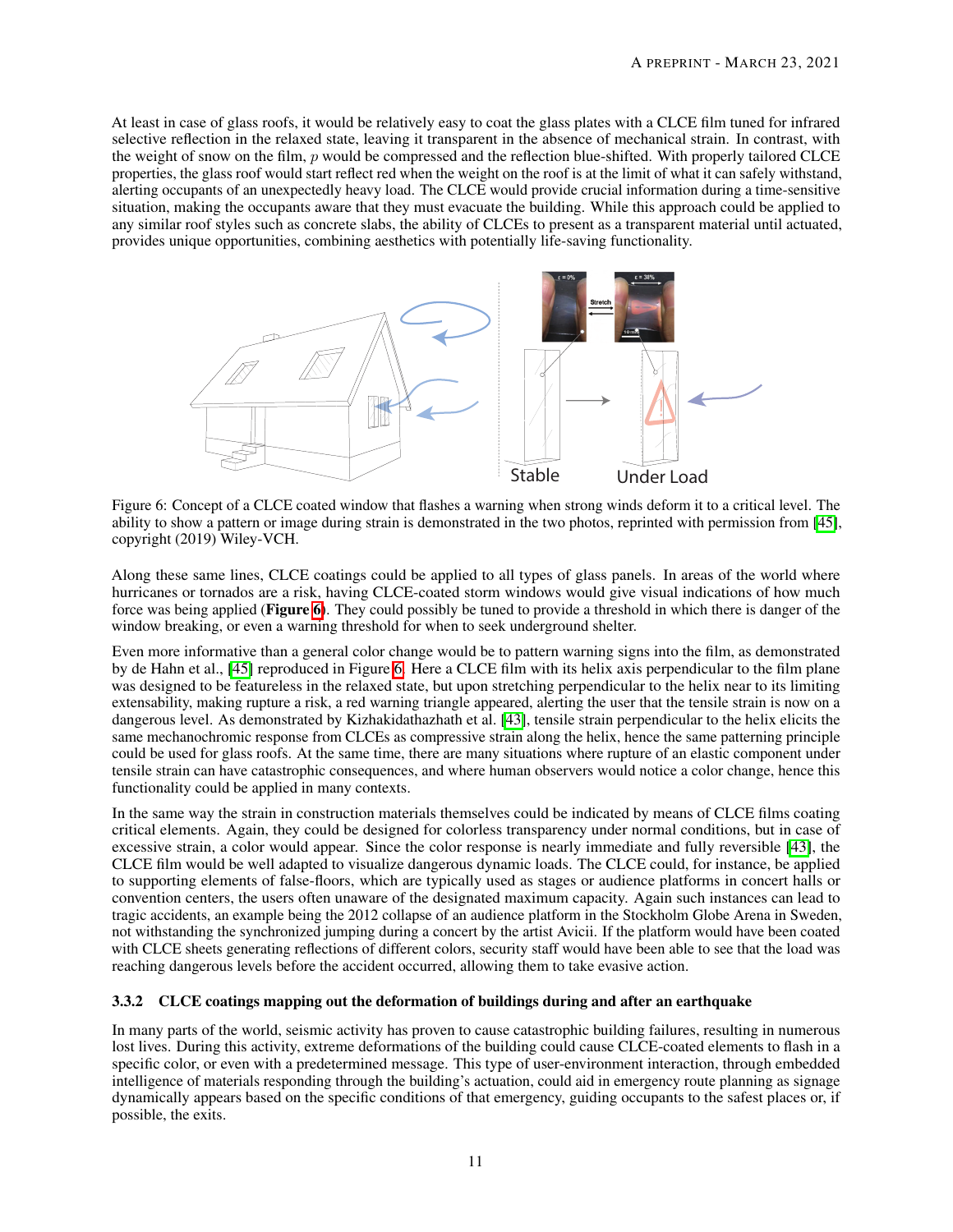Perhaps even more valuable would be the post-earthquake situation, where CLCE coatings would greatly facilitate the evaluation of the building integrity. The common visual inspection done by inspectors and engineers could be greatly sped-up and improved by clear indicators that are now displaying warning colors/signs that show—even to a high degree of accuracy—remaining deformations and changes of the building compared to the original state. Significantly, for such an application the films could also be mounted in areas like service shafts, where also the regular pre-earthquake state does not need to be transparent. This maximizes the flexibility in tuning the color gamut of the response as well as the relaxed characteristics. Indeed, having the films colored from the beginning would facilitate the work of the inspection teams, as they will easily find them, whether the building has been deformed or not.

## 4 Outlook

We present a few of the many ways LCEs can be used in substantive and creative applications for improving the environments we live and work. Along with these various applications come the challenges and research needed to fully explore the potential. From a building perspective; cost of materials, both in the sourcing but also in the integration and installation, is critically important. There is also a need for Architects and Designers to better understand how materials perform and the bounds of this performance. Currently, licensed Architects and Structural Engineers learn about the properties of typical building materials such as concrete, wood, and steel, but from a safety and reliability standpoint, LCEs (and for that matter, most shape memory polymers) are currently out of sight.

The size and longevity of buildings is also an issue not often discussed in the LCE community, given the focus primarily on robotics, with much shorter life cycle. Considering that many of these applications assume permanent or at least semi-permanent installations over decades, we must understand how the very same natural elements that we here consider the actuation triggers for LCEs might also cause failures or erode the polymers' ability to actuate and sense. Strategically, some implementations, such as coating windows for storm sensing, might be applied on the interior of buildings. However this is not always possible, for instance, on building envelopes that are dynamically adjusting to exterior humidity and temperature variations for modulating air flow. Long-term exposure to sunlight, large variations in temperature, strong winds, rain, snow and even hail are conditions that the LCEs, at least up to a point, must sustain when applied on a building exterior. From this point of view, as well as from the point of view of minimizing the financial and ecological costs of massive scale-up of LCE production, it is noteworthy that bioderived LCEs have started appearing on the research arena. The humidity-driven motor ribbon of Geng et al. [\[30\]](#page-13-5) was made of HPC, the same cellulose derivative that is commonly used as excipient in the pharmaceutical industry. Very recently, MacLachlan and co-workers succeeded in making the first mechanochromic CLCE based on cellulose nanocrystals. [\[67\]](#page-15-3) Although this was still a hybrid of oil-based and cellulose-derived components, such developments hint at future LCEs which can be sustainably produced and which are less sensitive to weather, given that cellulose is the main component of all plants on Earth.

Before LCEs can be realistically considered for many of the scenarios sketched in this article, several of these practical issues must be addressed by LCE materials scientists and engineers. While many recent developments are still far from mature, basic functionalities such as linearly contracting/expanding LCE strips capable of lifting loads and sheets bending as active hinges have now been around for about two decades. We believe the time is ripe for an active effort to bring these types of LCE devices to market, thus taking on the chemistry and engineering hurdles on the way to mass production at low cost and with high reliability. While the solutions of these problems may not involve the fundamental research challenges that typically lead to high-profile scientific publications, they are absolutely essential for the successful practical implementation of LCEs in the built environment, or elsewhere for that matter. We also hope that industry will engage, leveraging the highly mature state of the most basic, and very useful, LCE actuators and sensors in order to add LCE hinges and pullers/pushers to their product catalogs. When architects can design with LCE devices in mind and engineers can build with them, their true potential can be unveiled.

With the numerous research papers and experiments elaborating on the ways of developing LCEs, mass adoption can now be the next immediate focus. Part of this process includes a standardized description of material characteristics and performance: an MSDS for LCEs. How long does a certain LCE last in the sun, at different temperatures, with certain binders, connected to metal or plastic or wood? Creating a catalog with systematic expression of material characteristics—how much does it deform in response to what stimulus? how soft is it in each state? etc.—would allow architects, designers, and general populace to easily connect the material itself to the creative and unique applications that propel society into the future.

If the technical challenges and expected costs seem prohibitive at present, we should remember how an earlier liquid crystal-based technology, that of displays (LCDs), developed. In the early 1990s few people thought LCDs would ever compete realistically with cathode ray tube displays and when large-area color LCDs eventually appeared, they had costs relegating them to the realm of luxury goods. But as technical challenges initially deemed insurmountable were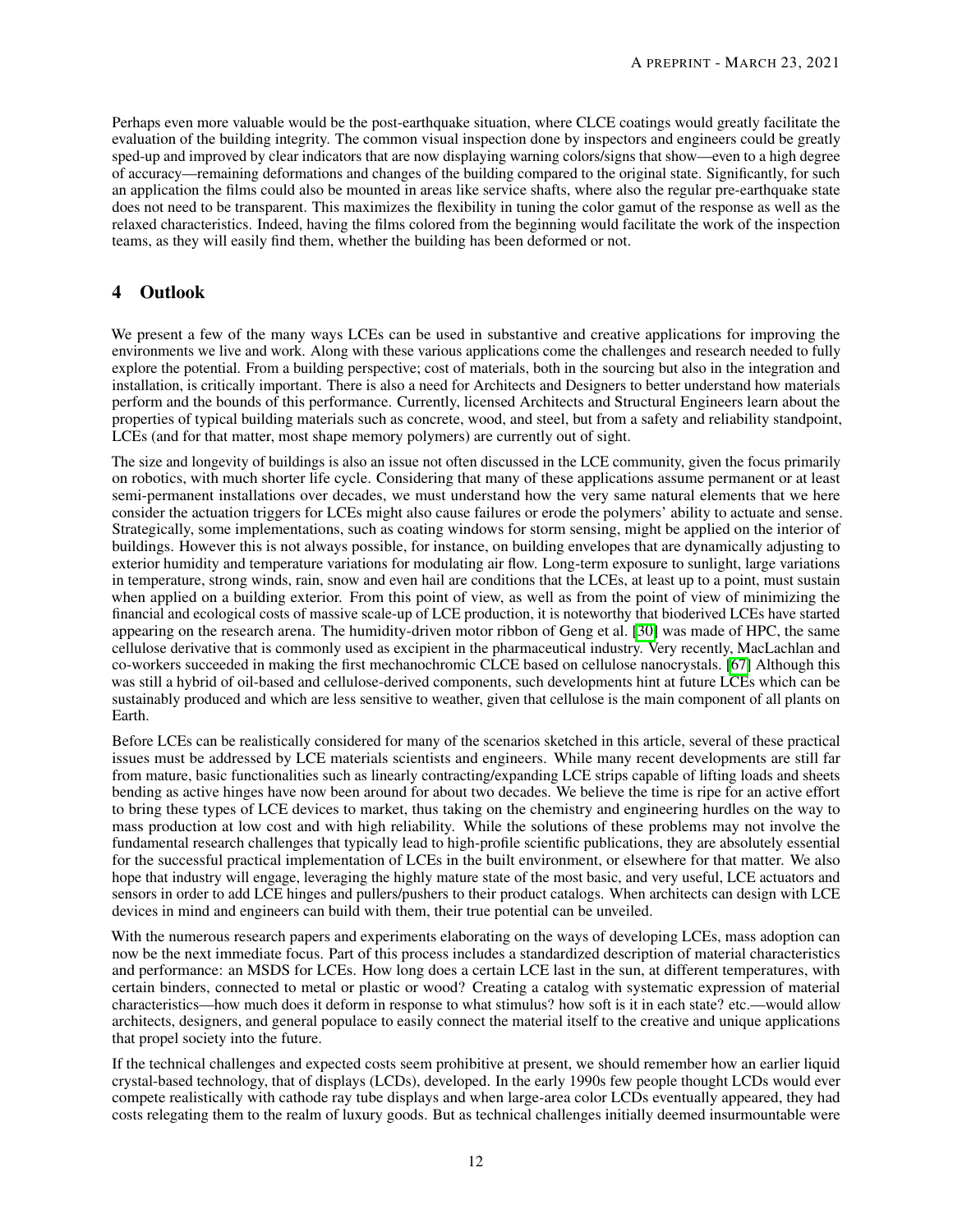solved, and chemistry was tailored for high-speed, high-contrast operation across an enormous temperature range, LCDs became the all-dominating display technology, with prices coming down to the lowest grade of consumer technology. It is thanks to this development that the IT revolution became possible, as LCDs enabled small, high-resolution information output devices anywhere and everywhere. What future revolutions will LCEs enable, when the key actors have joint forces and brought LCEs to a standard, reliable and readily available technology?

#### Acknowledgements

JPFL gratefully acknowledges financial support from the European Research Council under the European Union Seventh Framework Programme (FP/2007-2013)/ERC Grant Agreement no. 648763 (consolidator project INTERACT).

## References

- <span id="page-12-0"></span>[1] Rebecca Napolitano, Wesley Reinhart, and Juan Pablo Gevaudan. Smart cities built with smart materials. *Science*, 371(6535):1200, 2021.
- <span id="page-12-1"></span>[2] Sandra GL Persiani. *Design of Autoreaction: A Framework for Kinetic Reaction at Zero Energy*. Springer Nature, 2020.
- <span id="page-12-2"></span>[3] Murat Bengisu and Marinella Ferrara. *Materials that move: smart materials, intelligent design*. Springer, 2018.
- <span id="page-12-3"></span>[4] Joselle M. McCracken, Brian R. Donovan, and Timothy J. White. Materials as machines. *Adv. Mater.*, 32(20):1906564, 2020.
- [5] Yao-Yu Xiao, Zhi-Chao Jiang, and Yue Zhao. Liquid crystal polymer-based soft robots. *Advanced Intelligent Systems*, page 2000148, 2020.
- [6] H Ko and A Javey. Smart actuators and adhesives for reconfigurable matter. *Acc Chem Res*, 50(4):691–702, 2017.
- [7] H Zeng, P Wasylczyk, DS Wiersma, and A Priimagi. Light robots: Bridging the gap between microrobotics and photomechanics in soft materials. *Adv. Mater.*, 2017.
- [8] L Hines, K Petersen, GZ Lum, and M Sitti. Soft actuators for small-scale robotics. *Adv. Mater.*, 29(13), 2017.
- [9] S Iamsaard, E Villemin, F Lancia, SJ A?hoff, SP Fletcher, and N Katsonis. Preparation of biomimetic photoresponsive polymer springs. *Nat Protoc*, 11(10):1788–1797, 2016.
- [10] TJ White and DJ Broer. Programmable and adaptive mechanics with liquid crystal polymer networks and elastomers. *Nat. Mater.*, 14(11):1087–1098, 2015.
- <span id="page-12-4"></span>[11] Hongrui Jiang, Chensha Li, and Xuezhen Huang. Actuators based on liquid crystalline elastomer materials. *Nanoscale*, 5(12):5225–5240, 2013.
- <span id="page-12-5"></span>[12] Christina Doumpioti, Evan L Greenberg, and Konstantinos Karatzas. Embedded intelligence: Material responsiveness in façade systems. In *ACADIA 10: LIFE in:formation, On Responsive Information and Variations in Architecture*, pages 258–262. ACADIA, 2010.
- <span id="page-12-6"></span>[13] A. I?U. Grosberg, A. R. Khokhlov, and Pierre-Gilles de Gennes. *Giant Molecules*. World Scientific, 2011.
- <span id="page-12-7"></span>[14] Jan P. F. Lagerwall and G. Scalia. A new era for liquid crystal research: Applications of liquid crystals in soft matter nano-, bio- and microtechnology. *Curr. Appl. Phys.*, 12(6):1387–1412, 2012.
- <span id="page-12-8"></span>[15] C Ohm, M Brehmer, and R Zentel. Liquid crystalline elastomers as actuators and sensors. *Adv. Mater.*, 22(31):3366– 3387, 2010.
- <span id="page-12-9"></span>[16] EK Fleischmann and R Zentel. Liquid-crystalline ordering as a concept in materials science: from semiconductors to stimuli-responsive devices. *Angew. Chem. Int. Ed.*, 52(34):8810–8827, 2013.
- <span id="page-12-10"></span>[17] R. Kohlmeyer, Ryan and Jian Chen. Wavelength-selective, ir light-driven hinges based on liquid crystalline elastomer composites. *Angew. Chem., Int. Ed.*, 52(35):9234–9237, 2013.
- <span id="page-12-11"></span>[18] Laurens T de Haan, Julien MN Verjans, Dirk J Broer, Cees WM Bastiaansen, and Albertus PHJ Schenning. Humidity-responsive liquid crystalline polymer actuators with an asymmetry in the molecular trigger that bend, fold, and curl. *J. Am. Chem. Soc.*, 136(30):10585–10588, 2014.
- <span id="page-12-12"></span>[19] Danqing Liu, Nicholas B Tito, and Dirk J Broer. Protruding organic surfaces triggered by in-plane electric fields. *Nature communications*, 8(1):1526, 2017.
- <span id="page-12-13"></span>[20] J Küpfer and H Finkelmann. Nematic liquid single crystal elastomers. *Die Makromolekulare Chemie*, 12:717–726, 1991.
- <span id="page-12-14"></span>[21] Yl Yu, M Nakano, and T Ikeda. Directed bending of a polymer film by light - miniaturizing a simple photomechanical system could expand its range of applications. *Nature*, 425(6954):145–145, 2003.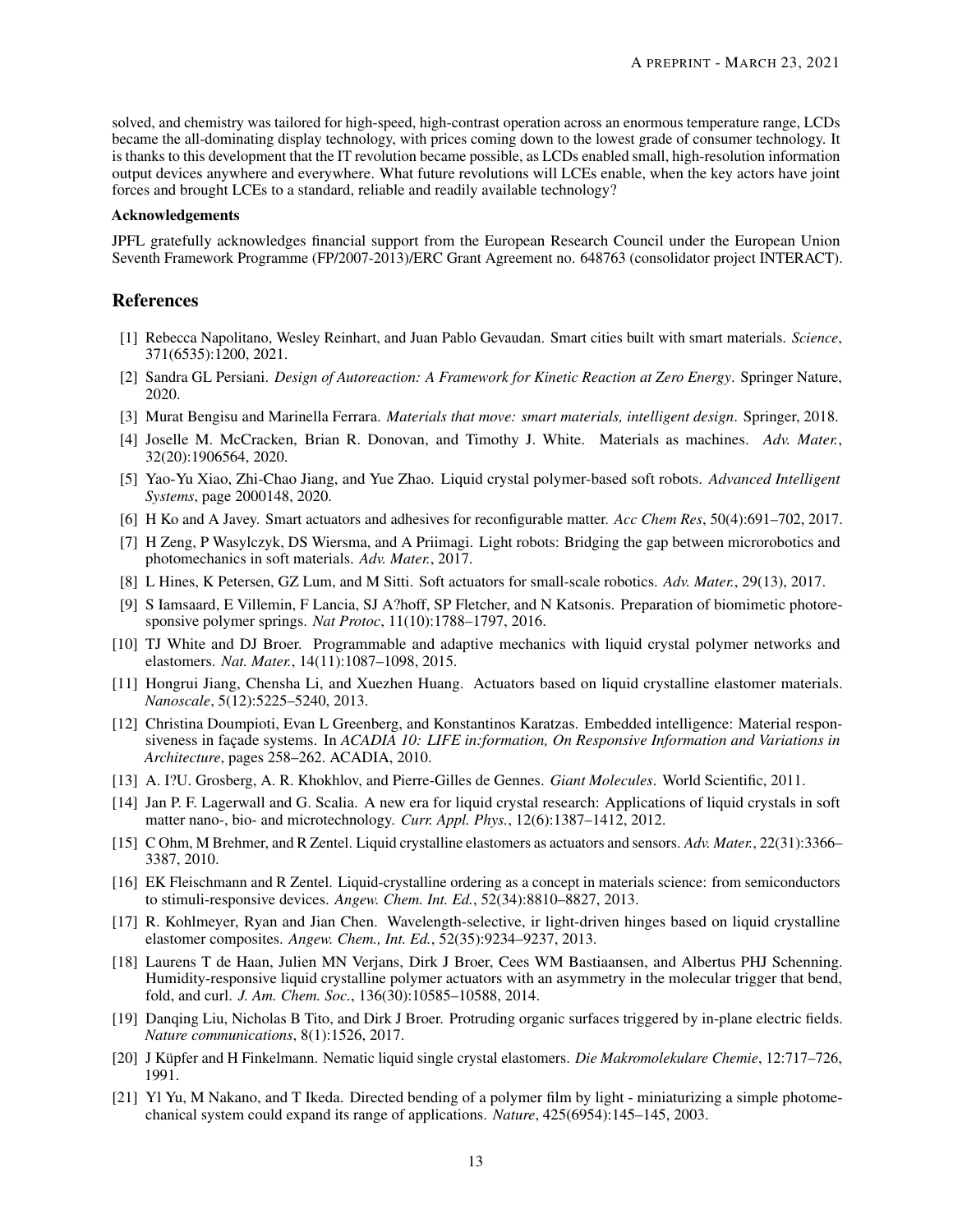- <span id="page-13-0"></span>[22] M Camacho-Lopez, Heino Finkelmann, P Palffy-Muhoray, and M Shelley. Fast liquid-crystal elastomer swims into the dark. *Nat. Mater.*, 3(5):307–310, 2004.
- <span id="page-13-1"></span>[23] L. van Oosten, Casper, W. M. Bastiaansen, Cees, and J. Broer, Dirk. Printed artificial cilia from liquid-crystal network actuators modularly driven by light. *Nat. Mater.*, 8(8):677–682, 2009.
- <span id="page-13-2"></span>[24] LT de Haan, C Sánchez-Somolinos, CM Bastiaansen, AP Schenning, and DJ Broer. Engineering of complex order and the macroscopic deformation of liquid crystal polymer networks. *Angew. Chem. Int. Ed.*, 51(50):12469–12472, 2012.
- [25] ME McConney, A Martinez, VP Tondiglia, KM Lee, D Langley, II Smalyukh, and TJ White. Topography from topology: photoinduced surface features generated in liquid crystal polymer networks. *Adv. Mater.*, 25(41):5880– 5885, 2013.
- [26] TH Ware, ME McConney, JJ Wie, VP Tondiglia, and TJ White. Actuating materials. voxelated liquid crystal elastomers. *Science*, 347(6225):982–984, 2015.
- [27] S Iamsaard, SJ Aßhoff, B Matt, T Kudernac, JJ Cornelissen, SP Fletcher, and N Katsonis. Conversion of light into macroscopic helical motion. *Nat. Chem.*, 6(3):229–235, 2014.
- <span id="page-13-3"></span>[28] Laurens T. de Haan, Vianney Gimenez-Pinto, Andrew Konya, Thanh-Son Nguyen, Julien M. N. Verjans, Carlos Sánchez-Somolinos, Jonathan V. Selinger, Robin L. B. Selinger, Dirk J. Broer, and Albertus P. H. J. Schenning. Accordion-like actuators of multiple 3d patterned liquid crystal polymer films. *Adv. Funct. Mater.*, 24(9):1251– 1258, 2014.
- <span id="page-13-4"></span>[29] M Yamada, M Kondo, JI Mamiya, YL Yu, M Kinoshita, C Barrett, and T Ikeda. Photomobile polymer materials: Towards light-driven plastic motors. *Angew. Chem., Int. Ed.*, 47(27):4986–4988, 2008.
- <span id="page-13-5"></span>[30] Yong Geng, Pedro Lucio Almeida, Susete Nogueira Fernandes, Cheng Cheng, Peter Palffy-Muhoray, and Maria Helena Godinho. A cellulose liquid crystal motor: a steam engine of the second kind. *SCIENTIFIC REPORTS*, 3:1028, 2013.
- <span id="page-13-6"></span>[31] Christian Ohm, Nadia Kapernaum, Dorothee Nonnenmacher, Frank Giesselmann, Christophe Serra, and Rudolf Zentel. Microfluidic synthesis of highly shape-anisotropic particles from liquid crystalline elastomers with defined director field configurations. *J. Am. Chem. Soc.*, 133(14):5305–5311, 2011.
- <span id="page-13-7"></span>[32] JE Marshall, S Gallagher, EM Terentjev, and SK Smoukov. Anisotropic colloidal micromuscles from liquid crystal elastomers. *J. Am. Chem. Soc.*, 136(1):474–479, 2014.
- <span id="page-13-8"></span>[33] T. Hessberger, L. B. Braun, F. Henrich, C. Müller, F. Gießelmann, C. Serra, and R. Zentel. Co-flow microfluidic synthesis of liquid crystalline actuating janus particles. *J. Mater. Chem. C*, 4(37):8778–8786, 2016.
- <span id="page-13-9"></span>[34] Eva-Kristina Fleischmann, Hsin-Ling Liang, Nadia Kapernaum, Frank Giesselmann, Jan Lagerwall, and Rudolf Zentel. One-piece micropumps from liquid crystalline core-shell particles. *Nature communications*, 3:1178, 2012.
- <span id="page-13-16"></span>[35] Venkata Subba Rao Jampani, Dirk J Mulder, Kevin Reguengo De Sousa, Anne-Hélène Gélébart, Jan PF Lagerwall, and Albertus PHJ Schenning. Micrometer-scale porous buckling shell actuators based on liquid crystal networks. *Advanced Functional Materials*, 28(31):1801209, 2018.
- <span id="page-13-10"></span>[36] V. S. R. Jampani, R. H. Volpe, K. Reguengo de Sousa, J. Ferreira Machado, C. M. Yakacki, and J. P. F. Lagerwall. Liquid crystal elastomer shell actuators with negative order parameter. *Science Advances*, 5(4):eaaw2476, 2019.
- <span id="page-13-11"></span>[37] Christian Ohm, Michael Morys, F. Romina Forst, Lydia Braun, Alexey Eremin, Christophe Serra, Ralf Stannarius, and Rudolf Zentel. Preparation of actuating fibres of oriented main-chain liquid crystalline elastomers by a wetspinning process. *Soft Matter*, 7(8):3730–3734, 2011.
- <span id="page-13-12"></span>[38] Lukas B. Braun, Tristan Hessberger, Eva Pütz, Carsten Müller, Frank Giesselmann, Christophe A. Serra, and Rudolf Zentel. Actuating thermo- and photo-responsive tubes from liquid crystalline elastomers. *J. Mater. Chem. C*, 6(34):9093–9101, 2018.
- <span id="page-13-13"></span>[39] Liang-Chy Chien, editor. *Modeling liquid crystal elastomers: actuators, pumps, and robots*. SPIE, 2008.
- <span id="page-13-14"></span>[40] M Barnes and R Verduzco. Direct shape programming of liquid crystal elastomers. *Soft Matter*, 15(5):870–879, 2019.
- <span id="page-13-15"></span>[41] H. Finkelmann, S.T. Kim, A. Munoz, P. Palffy-Muhoray, and B. Taheri. Tunable mirrorless lasing in cholesteric liquid crystalline elastomers. *Adv. Mater.*, 13(14):1069–1072, 2001.
- [42] P Cicuta, AR Tajbakhsh, and EM Terentjev. Photonic gaps in cholesteric elastomers under deformation. *Phys. Rev. E*, 70(1 Pt 1):011703, 2004.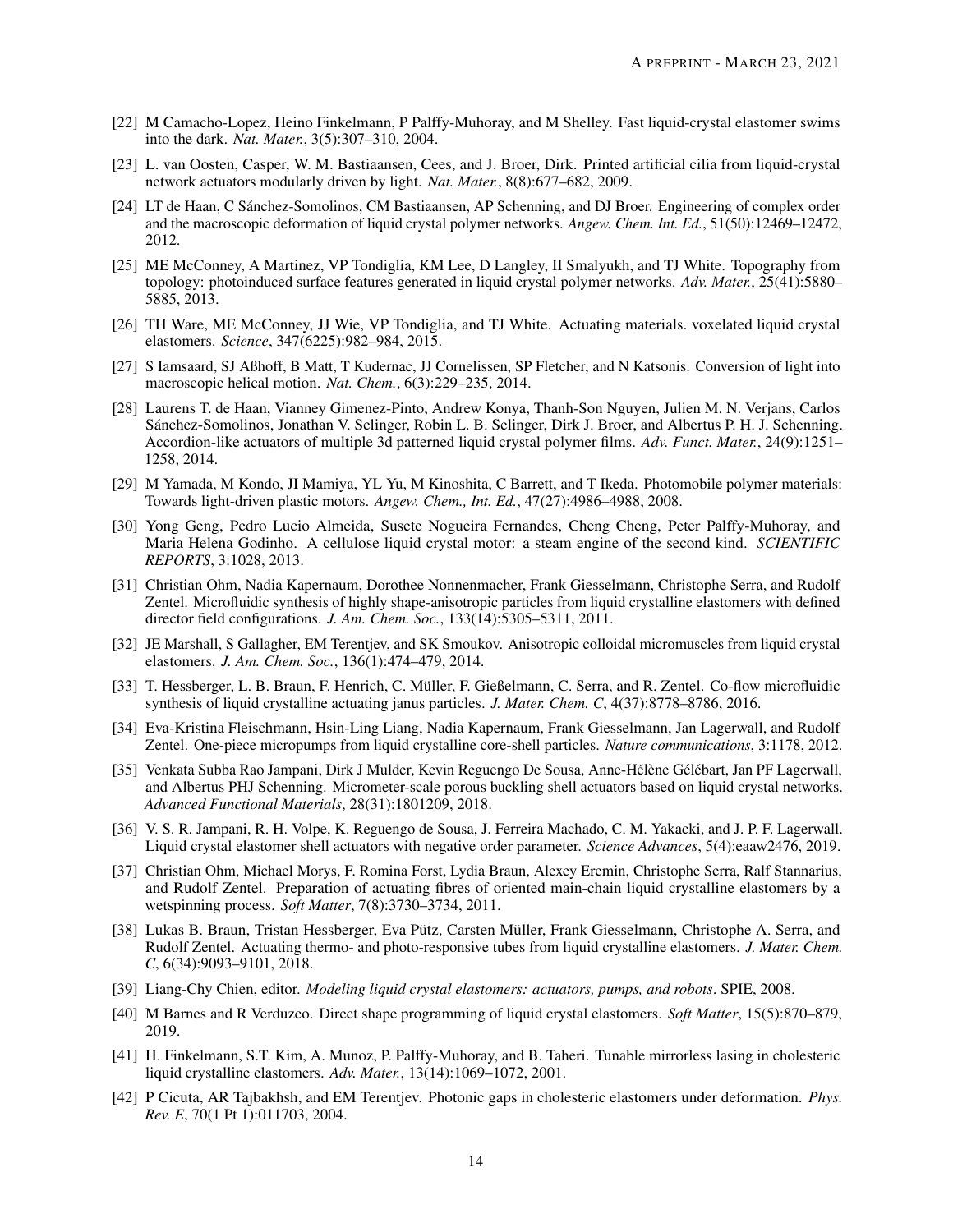- <span id="page-14-0"></span>[43] Rijeesh Kizhakidathazhath, Yong Geng, Venkata Subba Rao Jampani, Cyrine Charni, Anshul Sharma, and Jan P. F. Lagerwall. Facile anisotropic deswelling method for realizing large-area cholesteric liquid crystal elastomers with uniform structural color and broad-range mechanochromic response. *Adv. Funct. Mater.*, 30(7):1909537, 2020.
- <span id="page-14-1"></span>[44] Alina M. Martinez, Matthew K. McBride, Timothy J. White, and Christopher N. Bowman. Reconfigurable and spatially programmable chameleon skin-like material utilizing light responsive covalent adaptable cholesteric liquid crystal elastomers. *Adv. Funct. Mater.*, page 2003150, 2020.
- <span id="page-14-2"></span>[45] Pei Zhang, Xiuyi Shi, Albert PHJ Schenning, Guofu Zhou, and Laurens T de Haan. A patterned mechanochromic photonic polymer for reversible image reveal. *Advanced Materials Interfaces*, 7(3):1901878, 2020.
- <span id="page-14-3"></span>[46] Geoffrey Thün, Kathy Velikov, Colin Ripley, Lisa Sauvé, and Wes McGee. Soundspheres: resonant chamber. *Leonardo*, 45(4):348–357, 2012.
- <span id="page-14-4"></span>[47] T Guin, MJ Settle, BA Kowalski, AD Auguste, RV Beblo, GW Reich, and TJ White. Layered liquid crystal elastomer actuators. *Nat. Commun.*, 9(1):2531, 2018.
- <span id="page-14-5"></span>[48] YY Huang, J Biggins, Y Ji, and EM Terentjev. Mechanical bistability in liquid crystal elastomer-wire composite actuators. *J. Appl. Phys.*, 107(8):083515, 2010.
- <span id="page-14-6"></span>[49] Hyun Kim, Jae Ah Lee, Cedric P. Ambulo, Ha Beom Lee, Shi Hyeong Kim, Vinay V. Naik, Carter S. Haines, Ali E. Aliev, Raquel Ovalle-Robles, Ray H. Baughman, and Taylor H. Ware. Intelligently actuating liquid crystal elastomer-carbon nanotube composites. *Adv. Funct. Mater.*, 29(48):1905063, 2019.
- <span id="page-14-7"></span>[50] Martina Decker. Soft robotics and emergent materials in architecture. In *Real Time - Proceedings of the 33rd eCAADe Conference - Volume 2*, pages 409–416. eCAADe, 2015.
- <span id="page-14-8"></span>[51] Arash Sayyah, Mark N Horenstein, and Malay K Mazumder. Energy yield loss caused by dust deposition on photovoltaic panels. *Solar Energy*, 107:576–604, 2014.
- <span id="page-14-9"></span>[52] W Feng, DJ Broer, L Grebikova, C Padberg, JG Vancso, and D Liu. Static and dynamic control of fingerprint landscapes of liquid crystal network coatings. *ACS Appl Mater Interfaces*, 12(5):5265–5273, 2020.
- <span id="page-14-10"></span>[53] W Feng, DJ Broer, and D Liu. Oscillating chiral-nematic fingerprints wipe away dust. *Adv. Mater.*, 30(11):1704970, 2018.
- <span id="page-14-11"></span>[54] Jiaxi Cui, Dirk-Michael Drotlef, Inigo Larraza, P. Fernandez-Blazquez, Juan, F. Boesel, Luciano, Christian Ohm, Markus Mezger, Rudolf Zentel, and Aranzazu del, Campo. Bioinspired actuated adhesive patterns of liquid crystalline elastomers. *Adv. Mater.*, 24(34):4601–4604, 2012.
- <span id="page-14-13"></span>[55] ZL Wu, R Wei, A Buguin, JM Taulemesse, N Le Moigne, A Bergeret, X Wang, and P Keller. Stimuli-responsive topological change of microstructured surfaces and the resultant variations of wetting properties. *ACS Appl Mater Interfaces*, 5(15):7485–7491, 2013.
- <span id="page-14-12"></span>[56] Zi Liang Wu, Axel Buguin, Hong Yang, Jean-Marie Taulemesse, Nicolas Le, Moigne, Anne Bergeret, Xiaogong Wang, and Patrick Keller. Microstructured nematic liquid crystalline elastomer surfaces with switchable wetting properties. *Adv. Funct. Mater.*, 23(24):3070–3076, 2013.
- <span id="page-14-14"></span>[57] Mathew Schwartz, Gabriele Lenzini, Yong Geng, Peter B Rønne, Peter YA Ryan, and Jan PF Lagerwall. Cholesteric liquid crystal shells as enabling material for information-rich design and architecture. *Advanced Materials*, 30(30):1707382, 2018.
- <span id="page-14-15"></span>[58] H Zeng, OM Wani, P Wasylczyk, R Kaczmarek, and A Priimagi. Self-regulating iris based on light-actuated liquid crystal elastomer. *Adv. Mater.*, 29(30), 2017.
- <span id="page-14-16"></span>[59] S Schuhladen, F Preller, R Rix, S Petsch, R Zentel, and H Zappe. Iris-like tunable aperture employing liquid-crystal elastomers. *Adv. Mater.*, 26(42):7247–7251, 2014.
- <span id="page-14-17"></span>[60] Robin Li and Mathew Schwartz. Dynamic visualization and simulation of vertical and horizontal integrated glare control blade system. University of Michigan Cyberinfrastructure (CI) Days, 2011.
- <span id="page-14-18"></span>[61] *Liquid armor: protective fabrics utilizing shear thickening fluids*, volume Proceedings of the 4th International Conference of Safety and Protective Fabrics, Pittsburg, PA, 2004.
- <span id="page-14-19"></span>[62] Marina Alves, Ana Pérez-Rodríguez, Phillip J Dale, César Domínguez, and Sascha Sadewasser. Thin-film micro-concentrator solar cells. *Journal of Physics: Energy*, 2(1):012001, 2019.
- <span id="page-14-20"></span>[63] D Siopa, K El Hajraoui, S Tombolato, F Babbe, A Lomuscio, MH Wolter, P Anacleto, K Abderrafi, FL Deepak, S Sadewasser, and PJ Dale. Micro-sized thin-film solar cells via area-selective electrochemical deposition for concentrator photovoltaics application. *Sci Rep*, 10(1):14763, 2020.